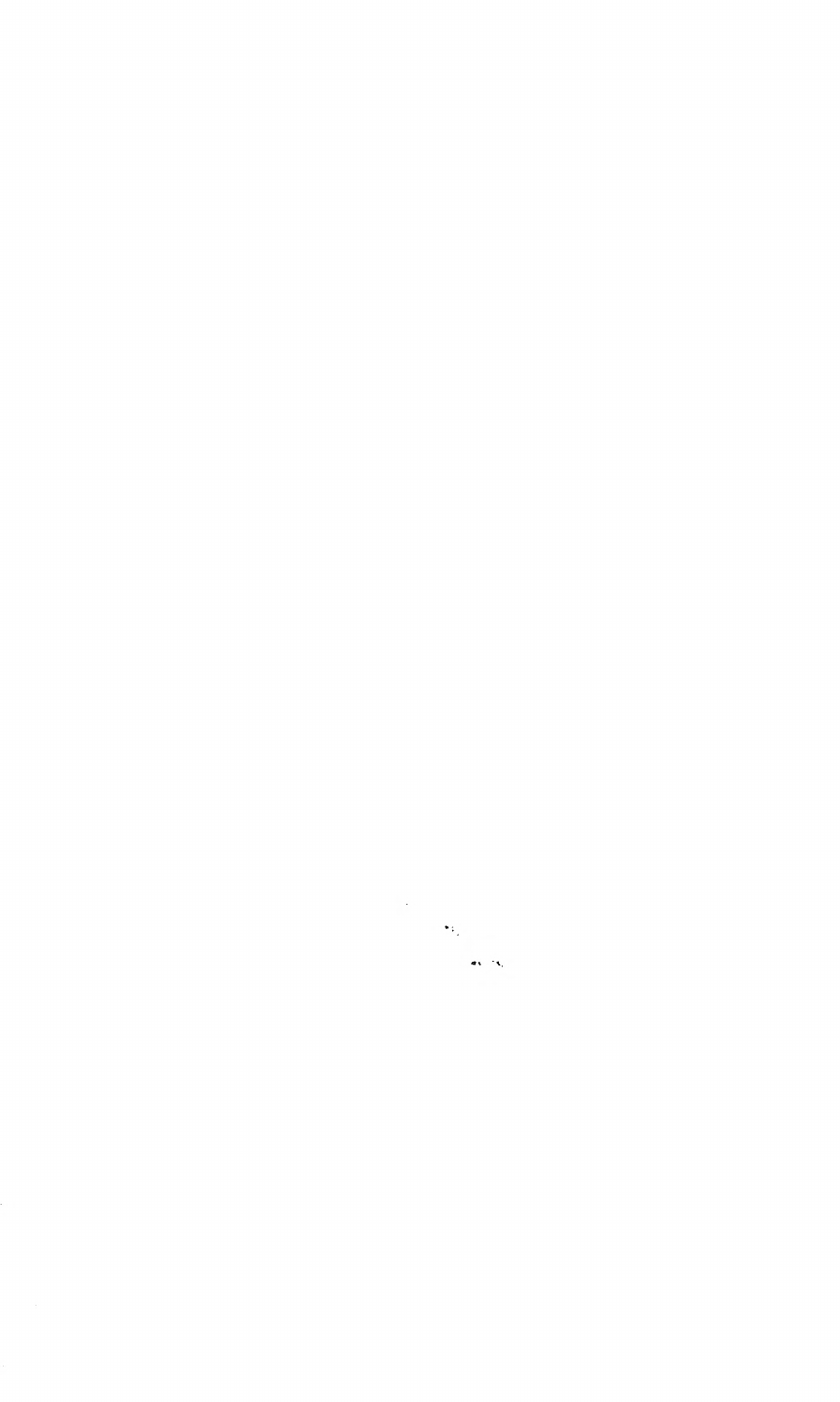# Votes for State Representative - Concluded

Worcester County - Concluded

| Twenty-fifth<br><b>District</b>                                                                                                             |                                      | C. Vincent Shea<br>Worcester<br>৳  | All Others              | <b>Blanks</b> | Total Votes Cast        |
|---------------------------------------------------------------------------------------------------------------------------------------------|--------------------------------------|------------------------------------|-------------------------|---------------|-------------------------|
| WORCESTER:<br>Ward 5, Precinct 4.                                                                                                           |                                      | 534                                | 3                       | 151           | 688                     |
| Ward 6, Precincts 1, 2, 5, 6, 8.<br>Ward 8, Precinct 4, 8<br>Totals                                                                         |                                      | 2068<br>2602                       | $\overline{\mathbf{3}}$ | 533<br>684    | 2601<br>3289            |
| Twenty-sixth<br><b>District</b>                                                                                                             | д<br>James A. Keefe,<br>of Worcester | Ronald C. Madnick<br>of Worcester  | All Others              | <b>Blanks</b> | <b>Total Votes Cast</b> |
| WORCESTER:<br>Ward 1, Precinct 3.<br>Ward 7, Precinct 1.<br>Ward 9, Precinct 1.<br>Ward 10, Precincts 2, 3, 7<br>Mard 10, Precincts 2, 3, 7 | 2337<br>2337                         | 1370<br>1370                       |                         | 213<br>213    | 3920<br>3920            |
| Twenty-seventh                                                                                                                              |                                      | Charles F. Engdahl<br>of Worcester | All Others              | <b>Blanks</b> | <b>Total Votes Cast</b> |
| Auburn Precinct 4<br>WORCESTER:                                                                                                             |                                      | 270                                | $\mathbf{1}$            | 77            | 348                     |
| Totals                                                                                                                                      |                                      | 2275<br>2545                       | $\mathbf{1}$            | 581<br>658    | 2856<br>3204            |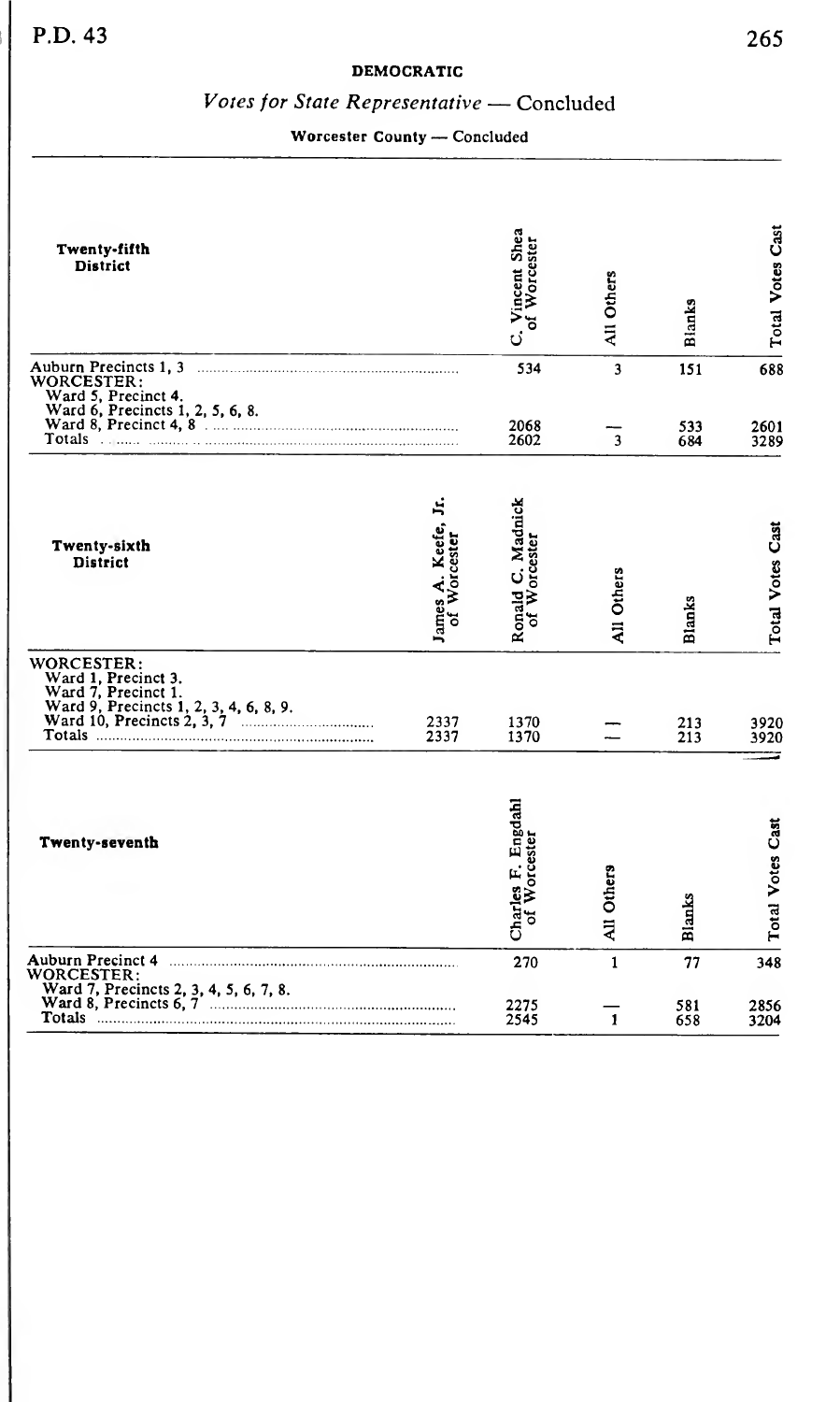## Clerk of Courts

### Barnstable County

| <b>Cities and</b><br>Towns | Nomination<br>ż | <b>Other</b> | S<br>lank<br>œ | Cast<br>Votes<br>Total |
|----------------------------|-----------------|--------------|----------------|------------------------|
| Barnstable                 |                 | 9            | 2259           | 2268                   |
| Bourne                     |                 |              | 591            | 591                    |
| <b>Brewster</b>            |                 |              | 348            | 348                    |
| Chatham                    |                 |              | 353            | 354                    |
| Dennis                     |                 |              | 673            | 676                    |
| Eastham                    |                 |              | 219            | 219                    |
| Falmouth                   |                 |              | 218            | 220                    |
| Harwich                    |                 |              | 462            | 463                    |
| Mashpee                    |                 |              | 284            | 284                    |
| Orleans                    |                 |              | 338            | 338                    |
| Provincetown               |                 |              | 268            | 274                    |
| Sandwich                   |                 |              | 493            | 494                    |
| Truro                      |                 |              | 87             | 87                     |
| Wellfleet                  |                 |              | 209            | 212                    |
| Yarmouth                   |                 |              | 998            | 998                    |
| Totals                     |                 | 26           | 8800           | 8826                   |

#### **Berkshire County**

| Cities and<br>Towns | No Nomination | Others<br>늯             | Blanks      | Cast<br>Votes<br>Total <sup>-</sup> |
|---------------------|---------------|-------------------------|-------------|-------------------------------------|
| Adams               |               |                         | 1490        | 1490                                |
| Alford              |               |                         | 35          | 35                                  |
| Becket              |               |                         | 55          | 55                                  |
| Cheshire            |               | 7                       | 230         | 237                                 |
| Clarksburg          |               |                         | 99          | 104                                 |
| Dalton              |               |                         | 650         | 650                                 |
| Egremont            |               |                         | 42          | 42                                  |
| Florida             |               |                         | 40          | 40                                  |
|                     |               | 3<br>3                  | 254         | 257                                 |
| Hancock             |               |                         | 28          | 31                                  |
| Hinsdale            |               |                         | 138         | 144                                 |
| Lanesborough        |               |                         | 289         | 289                                 |
| Lee                 |               |                         | 467         | 467                                 |
| Lenox               |               |                         | 1001        | 1001                                |
| Monterey            |               | $\mathbf{1}$            | 69          | 70                                  |
| Mt. Washington      |               |                         | 3           | 3                                   |
| New Ashford         |               |                         | 11          | 11                                  |
| New Marlborough     |               | $\overline{4}$          | 20          | 24                                  |
| North Adams         |               | 12                      | 1779        | 1791                                |
| Otis                |               |                         | 36          | 36                                  |
|                     |               | $\overline{\mathbf{3}}$ | 29          | 32<br>9045                          |
| Pittsfield          |               | 3                       | 9045<br>128 | 131                                 |
|                     |               |                         | 23          | 24                                  |
| Sandisfield         |               |                         | 25          |                                     |
| Savov               |               |                         | 39          | $\frac{75}{39}$                     |
| Sheffield           |               | $\overline{2}$          | 193         | 195                                 |
| Stockbridge         |               |                         | 21          | 21                                  |
| Washington          |               | $\overline{2}$          | 32          | 34                                  |
| West Stockbridge    |               |                         | 84          | 84                                  |
| Williamstown        |               | 55                      | 913         | 968                                 |
| Windsor             |               |                         | 37          | 38                                  |
| Totals              |               | 108                     | 17305       | 17413                               |
|                     |               |                         |             |                                     |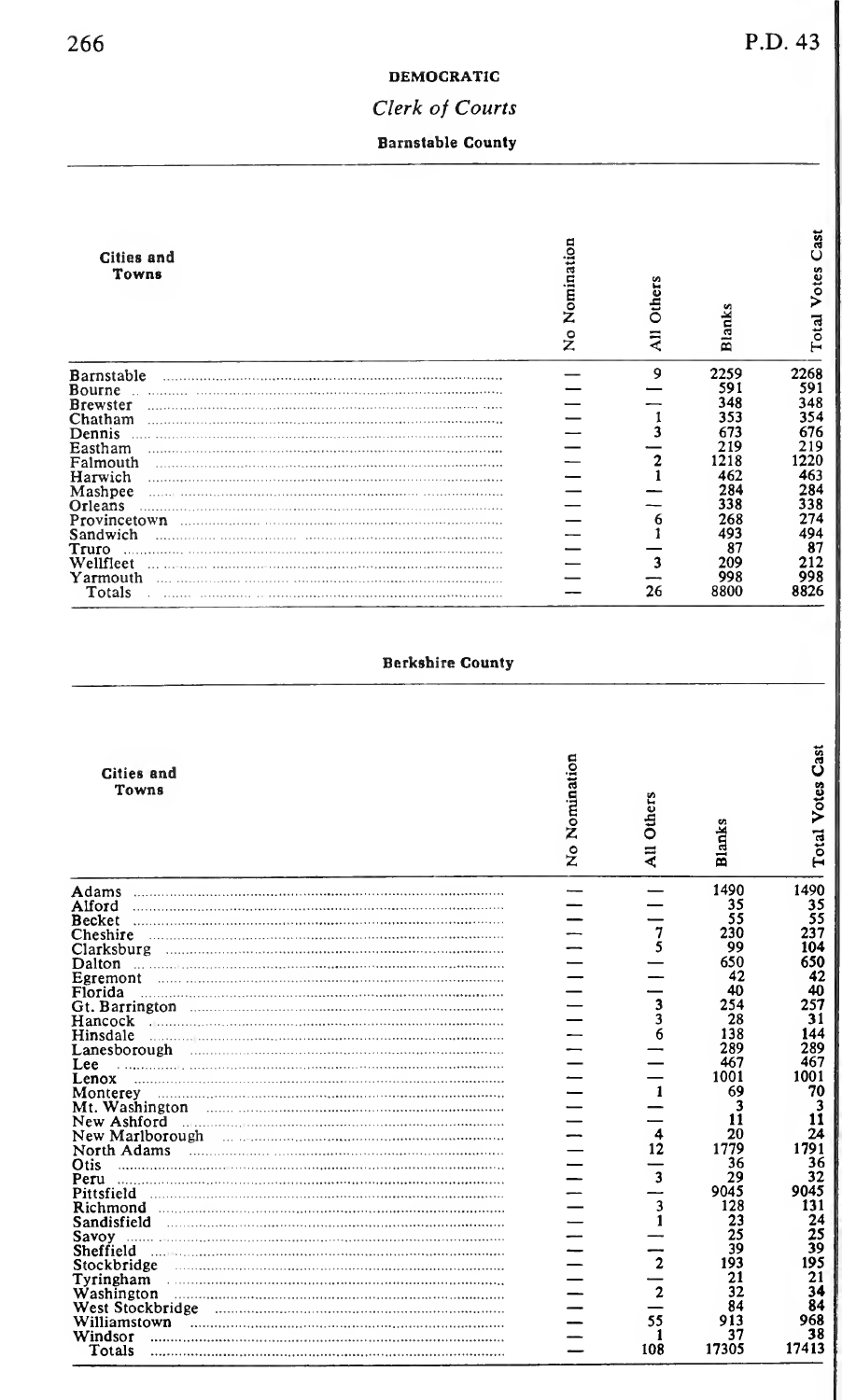I

# DEMOCRATIC

## Clerk of Courts — Continued

## Bristol County

| <b>Cities and</b><br>Towns                                                                                                                                                                                                                                                                                                                                      |                                    |                            |                             |                                    | تة<br>Graf<br>Fall River<br>William P.<br>៵                                                                                                                     |                                 | All Others                    |            | Blanks                                                                                                                                          | $\frac{1}{6}$ $\frac{1}{4}$ Total Votes Cast                                                                                                                                                   |
|-----------------------------------------------------------------------------------------------------------------------------------------------------------------------------------------------------------------------------------------------------------------------------------------------------------------------------------------------------------------|------------------------------------|----------------------------|-----------------------------|------------------------------------|-----------------------------------------------------------------------------------------------------------------------------------------------------------------|---------------------------------|-------------------------------|------------|-------------------------------------------------------------------------------------------------------------------------------------------------|------------------------------------------------------------------------------------------------------------------------------------------------------------------------------------------------|
| Acushnet<br><b>ATTLEBORO</b><br>Berkley<br><b>CONTRACTOR</b><br>Dartmouth<br>Dighton <b>Experimental Communities</b> and the Dighton<br>Easton<br>Fairhaven<br>FALL RIVER<br>Freetown<br>Mansfield<br><b>NEW BEDFORD</b><br>N. Attleborough<br>Norton<br>Raynham<br>Rehoboth<br>Seekonk<br>and a<br>Somerset<br>Swansea<br><b>TAUNTON</b><br>Westport<br>Totals |                                    |                            |                             |                                    | 1137<br>517<br>$\frac{70}{1676}$<br>246<br>481<br>1492<br>14990<br>230<br>386<br>14362<br>324<br>261<br>139<br>59<br>92<br>2425<br>708<br>1004<br>1014<br>41613 |                                 | ニーユーニーニョーニーニー                 |            | 377<br>313<br>47<br>1367<br>121<br>284<br>932<br>4708<br>76<br>245<br>5456<br>198<br>130<br>85<br>26<br>16<br>653<br>169<br>754<br>323<br>16280 | 117<br>3044<br>$\frac{367}{765}$<br>2424<br>19698<br>306<br>631<br>19821<br>522<br>391<br>224<br>$\begin{array}{r} 67 \\ 85 \\ 108 \\ 3078 \\ 877 \\ 175 \end{array}$<br>1758<br>1337<br>57897 |
|                                                                                                                                                                                                                                                                                                                                                                 |                                    |                            | <b>Dukes County</b>         |                                    |                                                                                                                                                                 |                                 |                               |            |                                                                                                                                                 |                                                                                                                                                                                                |
| <b>Cities and</b><br>Towns                                                                                                                                                                                                                                                                                                                                      |                                    |                            |                             |                                    | No Nomination                                                                                                                                                   |                                 | All Others                    |            | <b>Blanks</b>                                                                                                                                   |                                                                                                                                                                                                |
| Chilmark<br>Edgartown<br>Gosnold<br>Oak Bluffs<br>Tisbury<br>W. Tisbury<br>Totals                                                                                                                                                                                                                                                                               |                                    |                            |                             |                                    |                                                                                                                                                                 |                                 | 43117<br>$\frac{14}{9}$<br>39 |            | $\frac{54}{217}$<br>$\frac{26}{27}$<br>225<br>257<br>102<br>908                                                                                 |                                                                                                                                                                                                |
|                                                                                                                                                                                                                                                                                                                                                                 |                                    |                            | <b>Essex County</b>         |                                    |                                                                                                                                                                 |                                 |                               |            |                                                                                                                                                 |                                                                                                                                                                                                |
| <b>Cities and</b><br>Towns                                                                                                                                                                                                                                                                                                                                      | George W. Arvanitis<br>of Lawrence | 冒さ<br>Edward H.<br>of Lynn | William P. Casey<br>of Lynn | of North Andover<br>Thomas F. Dunn | James Dennis Leary<br>of Peabody                                                                                                                                | Stephen N. Zanni<br>of Lawrence |                               | All Others | <b>Blanks</b>                                                                                                                                   | <b>Total Votes Cast</b>                                                                                                                                                                        |
| Andover                                                                                                                                                                                                                                                                                                                                                         | 113<br>637                         | 135<br>129                 | $\frac{56}{133}$            | 532                                | 140<br>106                                                                                                                                                      | $\frac{75}{344}$                |                               |            | $^{212}_{291}$                                                                                                                                  | $\frac{820}{2172}$                                                                                                                                                                             |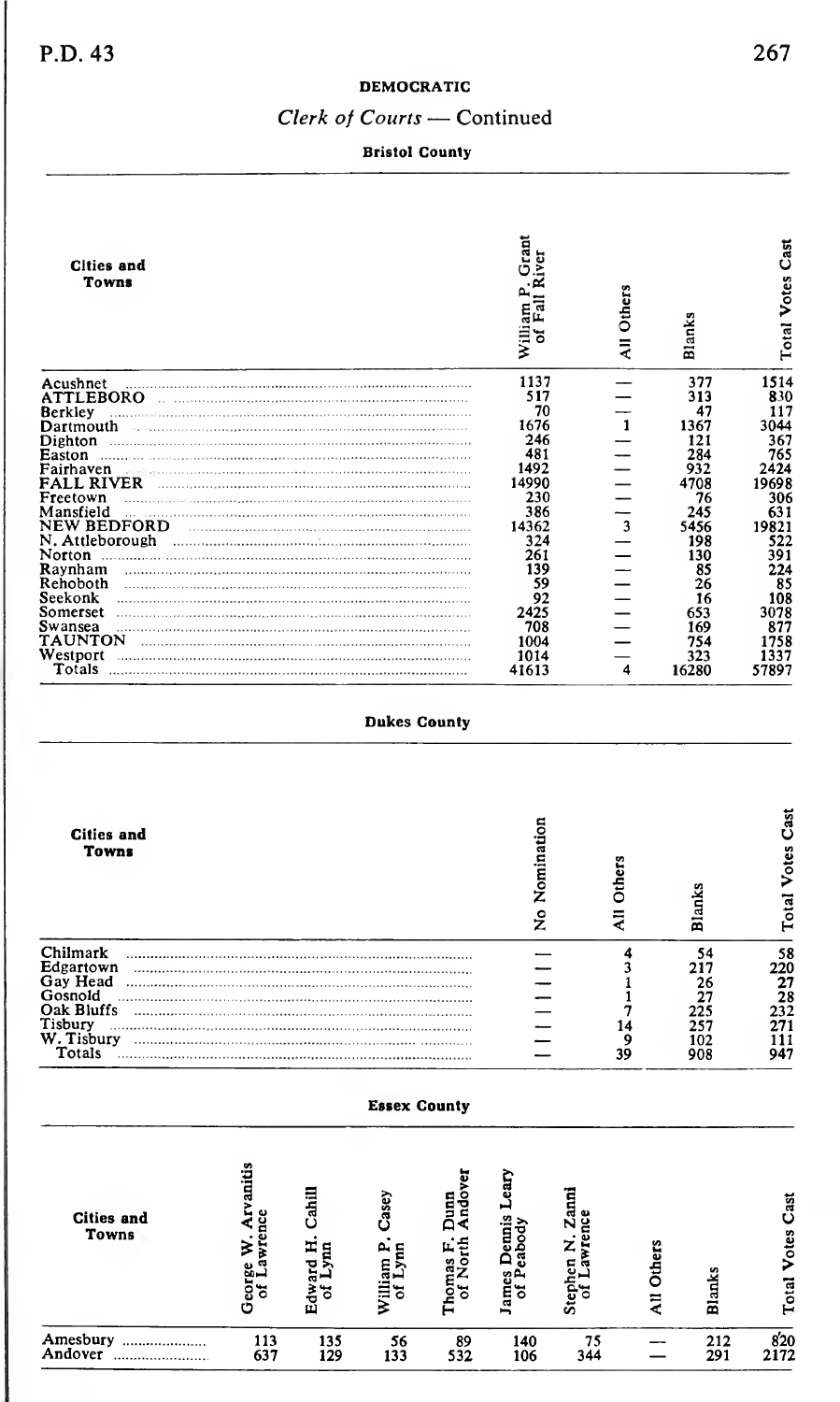### Clerk of Courts — Continued

Essex County — Concluded

| <b>Cities and</b><br>Towns            | Arvantis<br>George W. Art<br>of Lawrence | Cahill<br>Edward H.<br>of Lynn | Casey<br>William P.<br>Lynn<br>ัธ | Andover<br>Dunn<br>Thomas F. | Leary<br>James Dennis<br>Peabody<br>ৼ | Zanni<br>Lawrence<br>Stephen <sub>N.</sub><br>٠. | <b>Others</b><br>$\overline{4}$ | <b>Blanks</b> | <b>Total Votes Cast</b> |
|---------------------------------------|------------------------------------------|--------------------------------|-----------------------------------|------------------------------|---------------------------------------|--------------------------------------------------|---------------------------------|---------------|-------------------------|
| BEVERLY                               | 453                                      | 657                            | 233                               | 229                          | 951                                   | 134                                              |                                 | 434           | 3091                    |
| Boxford                               | 32                                       | 16                             | 21                                | 49                           | 53                                    | 17                                               |                                 | 33            | 221                     |
| Danvers                               | 270                                      | 301                            | 131                               | 204                          | 971                                   | 96                                               |                                 | 233           | 2206                    |
| Essex                                 | $\mathbf{9}$                             | 21                             | 14                                | 5                            | 17                                    | 2                                                |                                 | 23            | 91                      |
| Georgetown<br>.                       | 74                                       | 46                             | 25                                | 38                           | 45                                    | 19                                               |                                 | 53            | 300                     |
| <b>GLOUCESTER</b>                     | 164                                      | 159                            | 93                                | 91                           | 304                                   | 154                                              |                                 | 210           | 1175                    |
| Groveland                             | 113                                      | 41                             | 40                                | 56                           | 29                                    | 65                                               |                                 | 43            | 387                     |
| Hamilton<br>.                         | 68                                       | 75                             | 32                                | 51                           | 131                                   | 17                                               |                                 | 67            | 441                     |
| HAVERHILL                             |                                          |                                |                                   | 493                          | 563                                   | 665                                              |                                 | 656           | 4365                    |
| .<br>Ipswich                          | 889                                      | 754                            | 345                               |                              | 206                                   | 37                                               |                                 | 82            | 679                     |
| <b>The Commission</b>                 | 119                                      | 79                             | 80                                | 76                           |                                       |                                                  |                                 | 782           | 13888                   |
| LAWRENCE<br>.                         | 4624                                     | 743                            | 1052                              | 1351                         | 271                                   | 5065                                             |                                 |               |                         |
| LYNN                                  | 1115                                     | 3528                           | 4049                              | 540                          | 2008                                  | 491                                              | —                               | 1525          | 13256                   |
| Lynnfield<br><b>Carlos Street</b>     | 194                                      | 225                            | 206                               | 146                          | 403                                   | 121                                              |                                 | 281           | 1576                    |
| Manchester                            | 38                                       | 54                             | 29                                | 17                           | 74                                    | 17                                               |                                 | 68            | 297                     |
| Marblehead<br>.                       | 412                                      | 286                            | 291                               | 116                          | 266                                   | 71                                               |                                 | 364           | 1806                    |
| Merrimac                              | 39                                       | 20                             | 16                                | 23                           | 22                                    | 18                                               |                                 | 30            | 168                     |
|                                       | 2438                                     | 326                            | 327                               | 860                          | 366                                   | 2121                                             |                                 | 456           | 6894                    |
| Middleton<br>and it is a company      | 54                                       | 46                             | 28                                | 44                           | 135                                   | 11                                               |                                 | 38            | 356                     |
|                                       | 91                                       | 158                            | 208                               | 37                           | 67                                    | 72                                               |                                 | 74            | 707                     |
| Newbury                               | 76                                       | 33                             | 23                                | 24                           | 38                                    | 10                                               |                                 | 44            | 248                     |
| NEWBÜRYPORT                           | 223                                      | 148                            | 90                                | 109                          | 208                                   | 54                                               |                                 | 229           | 1061                    |
| North Andover<br><b>Contractor</b>    | 514                                      | 168                            | 145                               | 1742                         | 93                                    | 514                                              |                                 | 275           | 3451                    |
| <b>PEABODY</b>                        | 559                                      | 582                            | 276                               | 243                          | 5097                                  | 179                                              |                                 | 403           | 7339                    |
| and all the contracts and             | 70                                       | 40                             | 31                                | 30                           | 73                                    | 20                                               |                                 | 78            | 342                     |
|                                       |                                          |                                |                                   |                              |                                       |                                                  |                                 | 33            | 163                     |
| Rowley<br>distance in accountance     | 19                                       | 40                             | 9                                 | 24                           | 30                                    | 8                                                |                                 | 1037          | 7644                    |
| SALEM                                 | 551                                      | 1466                           | 519                               | 461                          | 3281                                  | 329                                              |                                 |               |                         |
| Salisbury<br>and a financial contract | 90                                       | 40                             | 21                                | 39                           | 34                                    | 32                                               |                                 | 41            | 297                     |
|                                       | 426                                      | 856                            | 647                               | 258                          | 612                                   | 398                                              |                                 | 623           | 3820                    |
|                                       | 223                                      | 472                            | 352                               | 92                           | 208                                   | 69                                               |                                 | 301           | 1717                    |
| Topsfield<br>and accounts             | 60                                       | 44                             | 52                                | 47                           | 107                                   | 20                                               |                                 | 35            | 365                     |
| Wenham                                | 39                                       | 32                             | 19                                | 26                           | 65                                    | 9                                                |                                 | 30            | 220                     |
| W. Newbury                            | 28                                       | 19                             | 16                                | 23                           | 36                                    | 6                                                |                                 | 30            | $\frac{158}{81721}$     |
| Totals                                | 14824                                    | 11739                          | 9609                              | 8165                         | 17010                                 | 11260                                            |                                 | 9114          |                         |

#### **Franklin County**

| Cities and<br>Towns     | rrigan<br>ಕ<br>ä<br>10m | Other | Blanks         | ä<br>Votes<br>otal |
|-------------------------|-------------------------|-------|----------------|--------------------|
| Ashfield<br>Bernardston | 36<br>36                |       |                | 57<br>39           |
| <b>Ruckland</b>         | 44                      |       |                | 50                 |
| Charlemont              | 19                      |       |                | 21                 |
| Colrain                 | 23                      |       |                | $\frac{29}{78}$    |
| Conway                  | 52                      |       | 26             |                    |
| Deerfield               | 126                     |       | 39             | 165                |
| Erving                  | 55                      |       |                | 64                 |
| Gill                    | 33                      |       | 10             | 43<br>508          |
|                         | 400                     |       | 108            | 11                 |
|                         |                         |       |                |                    |
| Heath                   | 31                      |       |                | 53                 |
| Leverett                | 14                      |       |                | 14                 |
| Leyden<br>Monroe        | 13                      |       | $\overline{a}$ |                    |
| Montague                | 370                     |       | 85             |                    |
| New Salem               | 34                      |       | 12             | 46                 |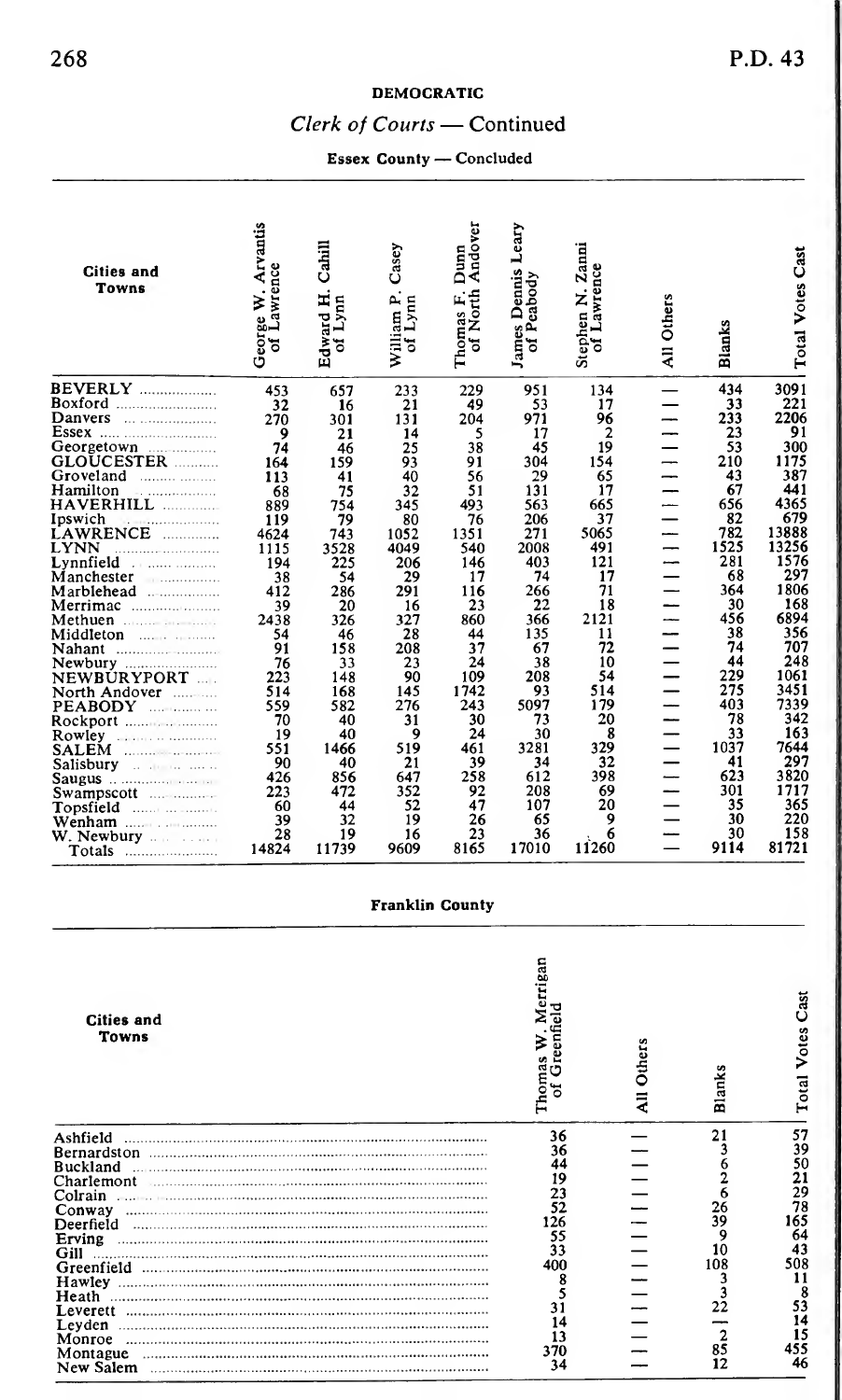# Clerk of Courts — Continued

Franklin County — Concluded

| Cities and<br>Towns                                                                                                                                                                                                                      | 긤         | 3ther | Ě<br>œ | É<br>$_{\rm otal}$ |
|------------------------------------------------------------------------------------------------------------------------------------------------------------------------------------------------------------------------------------------|-----------|-------|--------|--------------------|
| Northfield                                                                                                                                                                                                                               | 67<br>276 |       |        | 79<br>347          |
| Orange<br>a sea anno conservado como ano conservado e conservado e final<br>the state of the state of the state of<br>Rowe                                                                                                               | 12        |       |        | 16                 |
| Shelburne                                                                                                                                                                                                                                | 38        |       |        | 45                 |
| Shutesbury<br>The department of the companions and                                                                                                                                                                                       | 25        |       |        | 50                 |
| Sunderland<br>the contract of the contract of the contract of the contract of the contract of the contract of the contract of                                                                                                            | 95        |       | 32     |                    |
| Warwick<br>The continuous contracts are associated as a series of the contracts of the contracts of the contracts of the contracts of the contracts of the contracts of the contracts of the contracts of the contracts of the contracts | 29        |       |        | 38                 |
| Wendell<br>as a straightformation of the contract of the state of the contract of the state of the state of the state of                                                                                                                 | 16        |       |        | 27                 |
| Whately<br>the contract of the contract of the con-                                                                                                                                                                                      | 1889      |       |        | 2433               |
| Totals                                                                                                                                                                                                                                   |           |       |        |                    |

| Cities and<br>Towns                                                                                                                                                                                                                                                                       | gfel<br>Ξ<br>э<br>ard<br>$\sim$<br>ш | Others | Blanks | ä<br>Ü<br>Votes<br>otal |
|-------------------------------------------------------------------------------------------------------------------------------------------------------------------------------------------------------------------------------------------------------------------------------------------|--------------------------------------|--------|--------|-------------------------|
| Agawam                                                                                                                                                                                                                                                                                    | 1000                                 |        | 506    | 1506                    |
| Blandford                                                                                                                                                                                                                                                                                 | 26                                   |        | q      | 35                      |
| Brimfield                                                                                                                                                                                                                                                                                 | 153                                  |        | 35     | 188                     |
| Chester                                                                                                                                                                                                                                                                                   | 48                                   |        | 10     | 58                      |
| CHICOPEE                                                                                                                                                                                                                                                                                  | 5986                                 |        | 1854   | 7840                    |
| E. Longmeadow                                                                                                                                                                                                                                                                             | 842                                  |        | 388    | 1230                    |
| Granville                                                                                                                                                                                                                                                                                 | 31                                   |        |        | 38                      |
|                                                                                                                                                                                                                                                                                           | 203                                  |        | 40     | 243                     |
| Holland                                                                                                                                                                                                                                                                                   | 67                                   |        | 16     | 83                      |
| HOLYOKE                                                                                                                                                                                                                                                                                   | 2508                                 |        | 2005   | 513                     |
|                                                                                                                                                                                                                                                                                           | 556                                  |        | 172    | 728                     |
| Ludlow                                                                                                                                                                                                                                                                                    | 4154                                 |        | 1289   | 5444                    |
| Monson                                                                                                                                                                                                                                                                                    | 776                                  |        | 180    | 956                     |
|                                                                                                                                                                                                                                                                                           | 23                                   |        | 5      | 28                      |
| Palmer<br>anteriormente con con-                                                                                                                                                                                                                                                          | 1963                                 |        | 617    | 2580                    |
| Russell<br>the communication of the communication of the communication of the communication of the communication of the communication of the communication of the communication of the communication of the communication of the communic<br>the company of the company of the company of | 29                                   |        |        | 37                      |
| Southwick                                                                                                                                                                                                                                                                                 | 307                                  |        | 45     | 352                     |
| <b>SPRINGFIFLD</b>                                                                                                                                                                                                                                                                        | 8533                                 |        | 5933   | 14466                   |
| Tolland                                                                                                                                                                                                                                                                                   | 10                                   |        |        | 11                      |
| Wales                                                                                                                                                                                                                                                                                     | 98                                   |        | 27     | 12:                     |
| W. Springfield<br>a communication of communications of                                                                                                                                                                                                                                    | 1176                                 |        | 546    | 722                     |
| WESTFIELD<br>international contract the component of the component components of the components of the components of the components of the components of the components of the components of the components of the components of the compon                                               | 1726                                 |        | 603    | 2329                    |
| Wilbraham<br>$\mathcal{P}$ and the continuum continuum continuum continuum continuum continuum continuum continuum continuum continuum continuum continuum continuum continuum continuum continuum continuum continuum continuum continuum cont                                           | 560                                  |        | 298    | 858                     |
| Totals                                                                                                                                                                                                                                                                                    | 30775                                |        | 14594  | 45370                   |
|                                                                                                                                                                                                                                                                                           |                                      |        |        |                         |

#### Hampshire County

| Cities and<br>Towns                        | s                |                  |     |
|--------------------------------------------|------------------|------------------|-----|
| Amherst<br>Belchertown<br><br>Chesterfield | 784<br>294<br>29 | 927<br>103<br>10 | 397 |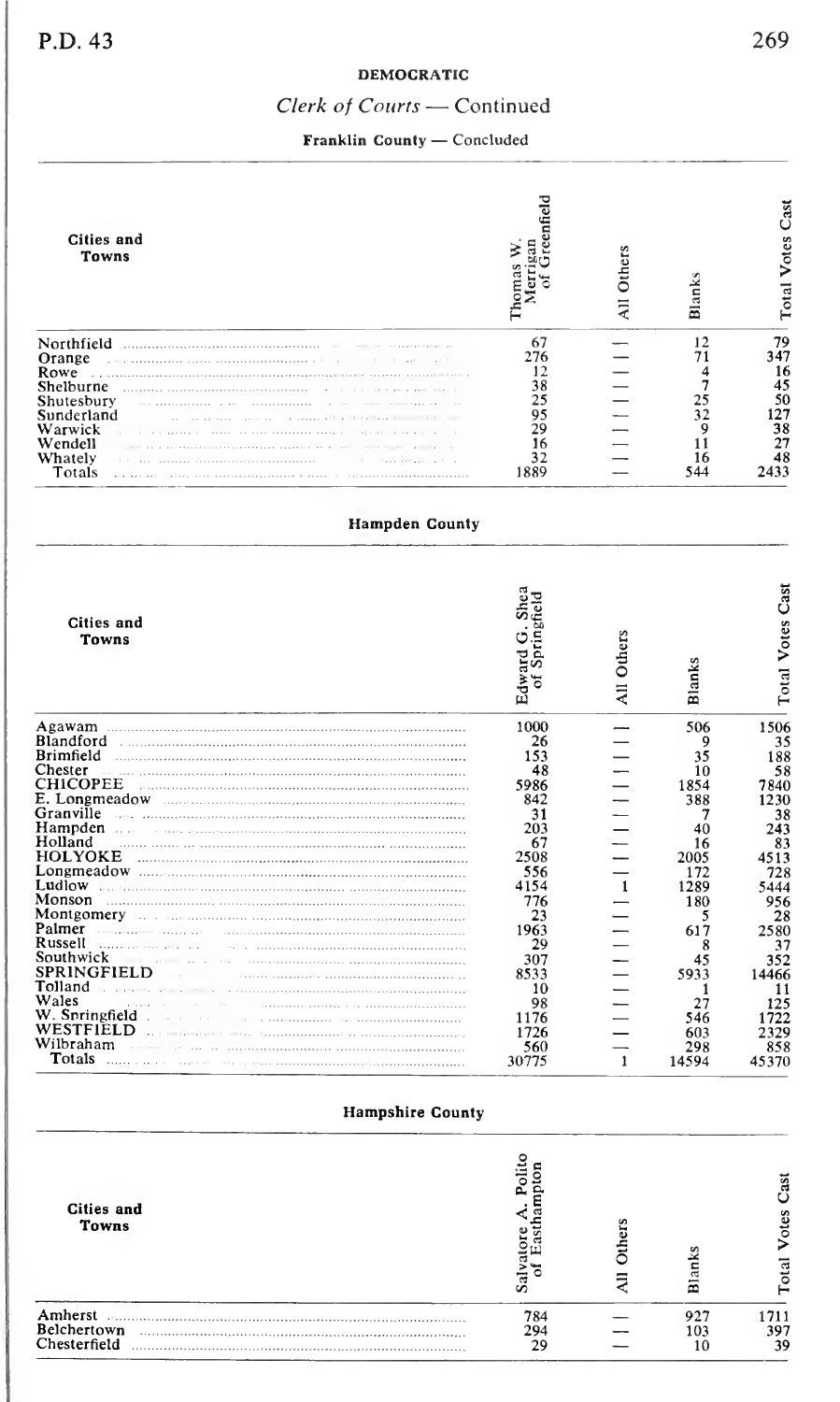## Clerk of Courts — Continued

Hampshire County — Concluded

| Cities and<br>Towns                                                                                                                                                                                                                                     | Polito<br>thampton<br>alvatore<br>ä<br>S | Others | Blanks | Cast<br>Votes<br>Total |
|---------------------------------------------------------------------------------------------------------------------------------------------------------------------------------------------------------------------------------------------------------|------------------------------------------|--------|--------|------------------------|
|                                                                                                                                                                                                                                                         | 32                                       |        | 10     | 42                     |
| Easthampton                                                                                                                                                                                                                                             | 1729                                     |        | 523    | 2252                   |
| Goshen                                                                                                                                                                                                                                                  | 26                                       |        |        | 37                     |
| Granby<br>The first complete the complete complete the complete complete the complete the complete of the complete the complete the complete the complete the complete the complete the complete the complete the complete the complete                 | 220                                      |        | l 10   | 330                    |
| Hadley                                                                                                                                                                                                                                                  | 321                                      |        | 31     | 58                     |
| Hatfield                                                                                                                                                                                                                                                | 282                                      |        | 97     | 379                    |
| Huntington                                                                                                                                                                                                                                              | 64                                       |        |        | 107                    |
| Middlefield                                                                                                                                                                                                                                             | 16                                       |        |        | 24                     |
| <b>NORTHAMPTON</b>                                                                                                                                                                                                                                      | 3038                                     |        | 1055   | 1093                   |
| Pelham                                                                                                                                                                                                                                                  | 58                                       |        | 44     | 102                    |
| Plainfield                                                                                                                                                                                                                                              | 14                                       |        | 10     | 24                     |
| So. Hadley<br>The financial court is a summarization of consider                                                                                                                                                                                        | 1104                                     |        |        | 577                    |
| Southampton                                                                                                                                                                                                                                             | 212                                      |        | 74     | 286                    |
| Ware                                                                                                                                                                                                                                                    | 1356                                     |        | 663    | 2019                   |
| Westhampton<br>The first transportation of the company of the company of the company of the company of the company of the company of the company of the company of the company of the company of the company of the company of the company of<br>$\sim$ | 49                                       |        | 20     | 69                     |
| Williamsburg<br>The contract of the company and contract the contract of the company of the company of the company of the company of<br><b>STATE</b>                                                                                                    | 121                                      |        | 56     | 177                    |
| Worthington<br>The contract of the company of the contract of the company of the company of the company of the company of the company of the company of the company of the company of the company of the company of the company of the compan           | 27                                       |        |        | 40                     |
| Totals<br><b>Service</b> St.                                                                                                                                                                                                                            | 9776                                     |        | 4385   | 14163                  |

#### **Middlesex County**

| Cities and<br>Towns                                                                                                                       | Sullivan<br>ambridge<br>∽<br>Edward<br>৳ | Others<br>Ę             | Blanks      | Cast<br><b>Total Votes</b> |
|-------------------------------------------------------------------------------------------------------------------------------------------|------------------------------------------|-------------------------|-------------|----------------------------|
|                                                                                                                                           | 570                                      |                         | 276         | 846                        |
| Arlington                                                                                                                                 | 9010                                     | 6                       | 2774        | 11790                      |
|                                                                                                                                           | 49                                       |                         | 15          | 64                         |
| Ashland                                                                                                                                   | 475                                      |                         | 167         | 642                        |
| Aver                                                                                                                                      | 355                                      |                         | 144         | 499                        |
| Bedford                                                                                                                                   | 429                                      |                         | 286         | 715                        |
| Belmont                                                                                                                                   | 4236                                     |                         | 2279        | 6515                       |
| <b>Billerica</b>                                                                                                                          | 3530                                     |                         | 1264        | 4794                       |
| Boxborough<br>$\sim$                                                                                                                      | 87                                       |                         | 43          | 130                        |
| Burlington                                                                                                                                | 1805                                     |                         | 1124        | 2929                       |
| <b>CAMBRIDGE</b>                                                                                                                          | 11189                                    | $\overline{\mathbf{3}}$ | 5059        | 16251                      |
| Carlisle                                                                                                                                  | 99                                       |                         | 86          | 185                        |
| Chelmsford                                                                                                                                | 1455                                     |                         | 575         | 2030                       |
|                                                                                                                                           | 628                                      |                         | 528         | 1156                       |
| Concord                                                                                                                                   | 2704                                     |                         | 1056        | 3760                       |
| Dracut                                                                                                                                    | 55                                       |                         | 32          | 87                         |
| Dunstable                                                                                                                                 | 5581                                     |                         | 5463        | 11044                      |
| <b>EVERETT</b><br>$\sim$                                                                                                                  | 4437                                     |                         | 2208        | 6645                       |
| Framingham                                                                                                                                |                                          |                         | 90          | 235                        |
| Groton                                                                                                                                    | 145<br>488                               |                         | 229         | 717                        |
| Holliston<br>The commission of the commission of the commission of the commission of the commission of                                    | 283                                      |                         | 125         | 408                        |
|                                                                                                                                           | 1197                                     |                         | 456         | 1653                       |
| Hudson                                                                                                                                    |                                          | 1                       | 1720        | 3376                       |
| Lexington $\ldots$                                                                                                                        | 1655                                     | 1                       | 184         | 390                        |
|                                                                                                                                           | 205                                      |                         |             | 596                        |
| Littleton<br>. The first production of the product of the product of the product of the product of the product of the product of<br>1.111 | 449                                      |                         | 147         | 13834                      |
| LOWELL.<br>2022.00<br>and the contract of                                                                                                 | 10152                                    | $\overline{c}$          | 3680        |                            |
| <b>MALDEN</b>                                                                                                                             | 10639                                    |                         | 5685        | 16324<br>2256              |
| <b>MARLBOROUGH</b>                                                                                                                        | 1628                                     |                         | 628         | 710                        |
| Mavnard                                                                                                                                   | 506                                      |                         | 204<br>4794 | 15219                      |
| MEDFORD                                                                                                                                   | 10925                                    |                         |             | 4731                       |
| <b>MELROSE</b>                                                                                                                            | 2751                                     |                         | 1980        |                            |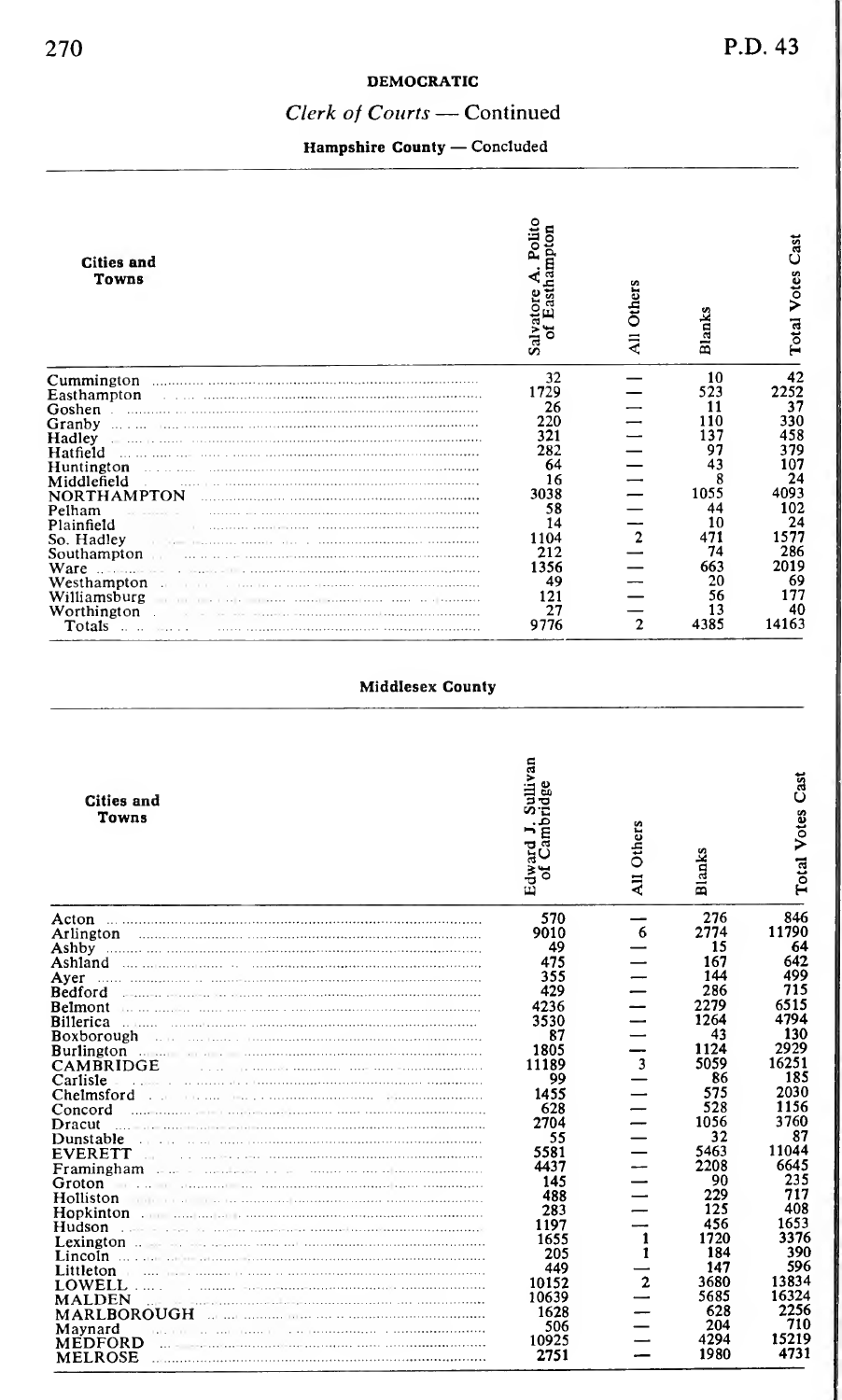**Cities and Towns** 

Nantucket<br>Totals

#### DEMOCRATIC

## Clerk of Courts — Continued

Middlesex County — Concluded

| <b>Cities and</b><br>Towns                                                                                                                                                                                                                                               | Sullivan<br>ambridge<br>Edward J. | Others<br>Ę    | Blanks | Cast<br>Total Votes |
|--------------------------------------------------------------------------------------------------------------------------------------------------------------------------------------------------------------------------------------------------------------------------|-----------------------------------|----------------|--------|---------------------|
| Natick                                                                                                                                                                                                                                                                   | 1553                              |                | 1057   | 2610                |
| <b>NEWTON</b>                                                                                                                                                                                                                                                            | 5172                              | 1              | 5531   | 10704               |
| North Reading<br>The community of the community of the community of the community of the community of the community of the community of the community of the community of the community of the community of the community of the community of t                          | 891                               | $\overline{c}$ | 351    | 1244                |
| Pepperell<br><b>Service College</b>                                                                                                                                                                                                                                      | 300                               |                | 89     | 389                 |
| Reading                                                                                                                                                                                                                                                                  | 1908                              |                | 847    | 2755                |
| Sherborn                                                                                                                                                                                                                                                                 | 98                                |                | 107    | 205                 |
| Shirley                                                                                                                                                                                                                                                                  | 127                               |                | 59     | 186                 |
| <b>SOMERVILLE</b>                                                                                                                                                                                                                                                        | 10214                             |                | 3059   | 13273               |
| Stoneham                                                                                                                                                                                                                                                                 | 2705                              |                | 873    | 3578                |
| Stow                                                                                                                                                                                                                                                                     | 211                               |                | 127    | 338                 |
| Sudbury                                                                                                                                                                                                                                                                  | 357                               |                | 389    | 746                 |
| Tewksbury                                                                                                                                                                                                                                                                | 1352                              |                | 737    | 2089                |
| Townsend<br>and the company of the company of the company of the company of the company of the company of the company of the                                                                                                                                             | 112                               |                | 44     | 156                 |
| Tyngsborough                                                                                                                                                                                                                                                             | 320                               |                | 96     | 416                 |
| Wakefield                                                                                                                                                                                                                                                                | 4109                              |                | 1462   | 5571                |
| <b>WALTHAM</b>                                                                                                                                                                                                                                                           | 3275                              |                | 3582   | 6857                |
| Watertown                                                                                                                                                                                                                                                                | 5613                              |                | 2356   | 7970                |
| Wavland                                                                                                                                                                                                                                                                  | 445                               |                | 315    | 760                 |
| Westford                                                                                                                                                                                                                                                                 | 1534                              |                | 632    | 2166                |
|                                                                                                                                                                                                                                                                          | 404                               |                | 230    | 634                 |
| Weston<br>The contract of the component of the component of the component of the component of the contract of the contract of the contract of the contract of the contract of the contract of the contract of the contract of the contra                                 | 627                               |                | 486    | 1113                |
| Wilmington<br>The massive case processing income and considerably consider                                                                                                                                                                                               | 1939                              |                | 1508   | 3447                |
| Winchester<br>$\mathcal{L} = \mathcal{L} = \{ \mathcal{L} \in \mathcal{L} \}$ . The contract of the contract of the contract of the contract of the contract of the contract of the contract of the contract of the contract of the contract of the contract of the cont | 5340                              |                | 3016   | 8356                |
| <b>WOBURN</b><br>Totals                                                                                                                                                                                                                                                  | 136323                            | 17             | 69754  | 206094              |
|                                                                                                                                                                                                                                                                          |                                   |                |        |                     |

| | No Nomination

All Others

 $\frac{9}{9}$ 

**Blanks** 

 $\frac{147}{147}$ 

**Norfolk County** 

| <b>Cities and</b><br><b>Towns</b> | Ξ<br>Ē<br>룡 | ther | a<br>Blan | ä<br>Votes<br><b>Total</b> |
|-----------------------------------|-------------|------|-----------|----------------------------|
| Avon                              | 428         |      | 173       | 601                        |
| Bellingham                        | 532         |      | 144       | 676                        |
| <b>Braintree</b>                  | 3801        |      | 1401      | 5202                       |
| <b>Brookline</b>                  | 2638        |      | 3566      | 6204                       |
| Canton                            | 2889        |      | 1049      | 3938                       |

notal Votes Cast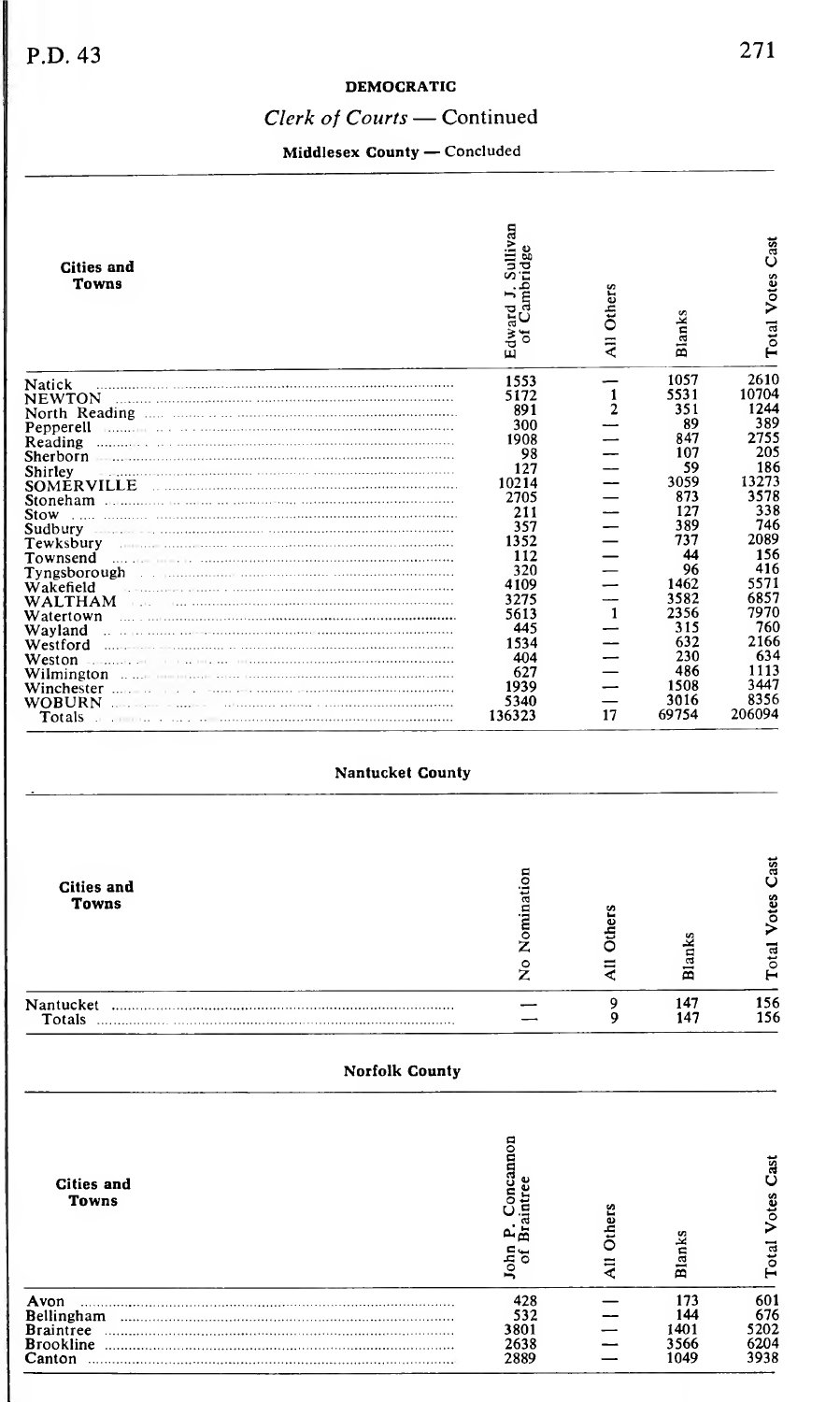## Clerk of Courts — Continued

Norfolk County — Concluded

| Cities and<br>Towns                                                                                                                                                                                                                                                                                                                                                                                                                                                                                                                                                                                                                                                                                                                                                                                                                                                                                                                                                                                                                                                                                                                                                                                                                                                                                                                                                                                                                                          |                                                                                                                                                                                                 | John P. Concannon<br>of Braintree                                                                                                                                                              | All Others    | Blanks                                                                                                                                                                                         | <b>Total Votes Cast</b>                                                                                                                                                                                                                                                      |
|--------------------------------------------------------------------------------------------------------------------------------------------------------------------------------------------------------------------------------------------------------------------------------------------------------------------------------------------------------------------------------------------------------------------------------------------------------------------------------------------------------------------------------------------------------------------------------------------------------------------------------------------------------------------------------------------------------------------------------------------------------------------------------------------------------------------------------------------------------------------------------------------------------------------------------------------------------------------------------------------------------------------------------------------------------------------------------------------------------------------------------------------------------------------------------------------------------------------------------------------------------------------------------------------------------------------------------------------------------------------------------------------------------------------------------------------------------------|-------------------------------------------------------------------------------------------------------------------------------------------------------------------------------------------------|------------------------------------------------------------------------------------------------------------------------------------------------------------------------------------------------|---------------|------------------------------------------------------------------------------------------------------------------------------------------------------------------------------------------------|------------------------------------------------------------------------------------------------------------------------------------------------------------------------------------------------------------------------------------------------------------------------------|
| Dedham<br>Dover<br>Foxborough<br>Holbrook<br>$\sim$ $ \sim$<br>Medfield<br>Medway<br>a series de conserva conservado no conservado conservado con conservado<br>Millis<br>Milton<br>and the company of the company of the company of the company of the company of the company of the company of the<br>Needham<br>Norfolk<br>Norwood<br>Plainville<br>QUINCY<br>is a la characteristic material and communications of the<br>Randolph<br>$\sim 100$ km s $^{-1}$<br>Sharon .<br>and an anti-communication communication communities<br>Stoughton<br>and a<br>and an announcement in income processing<br>Walpole<br>service of a communication community<br>Wellesley<br>$\mathcal{L} = 1.11$<br>Westwood<br>$\sim$ 1 $\times$<br>Weymouth<br>The contracts with a contract of the contract of the contract of the contract of the contract of the contract of the contract of the contract of the contract of the contract of the contract of the contract of the contract<br>Wrentham<br>Totals<br>÷.<br>×.<br>the company of the company                                                                                                                                                                                                                                                                                                                                                                                                                 |                                                                                                                                                                                                 | 370<br>3482<br>160<br>1270<br>596<br>977<br>216<br>503<br>225<br>4031<br>1721<br>134<br>2885<br>179<br>10203<br>2673<br>1520<br>2809<br>1720<br>938<br>1283<br>5484<br>234<br>53901            |               | 232<br>1700<br>124<br>586<br>261<br>393<br>138<br>209<br>137<br>1801<br>1113<br>80<br>882<br>85<br>4159<br>1321<br>968<br>1833<br>541<br>705<br>494<br>2714<br>143<br>26952                    | 602<br>5182<br>284<br>1856<br>858<br>1370<br>354<br>712<br>362<br>833<br>2834<br>214<br>3767<br>264<br>14363<br>3994<br>2488<br>4642<br>2261<br>1643<br>1778<br>8198<br>377<br>80857                                                                                         |
|                                                                                                                                                                                                                                                                                                                                                                                                                                                                                                                                                                                                                                                                                                                                                                                                                                                                                                                                                                                                                                                                                                                                                                                                                                                                                                                                                                                                                                                              | <b>Plymouth County</b>                                                                                                                                                                          |                                                                                                                                                                                                |               |                                                                                                                                                                                                |                                                                                                                                                                                                                                                                              |
| Cities and<br>Towns                                                                                                                                                                                                                                                                                                                                                                                                                                                                                                                                                                                                                                                                                                                                                                                                                                                                                                                                                                                                                                                                                                                                                                                                                                                                                                                                                                                                                                          | Francis B. Kenney<br>of Norwell                                                                                                                                                                 | Francis R. Powers<br>Scituate<br>៵                                                                                                                                                             | All Others    | Blanks                                                                                                                                                                                         | <b>Total Votes Cast</b>                                                                                                                                                                                                                                                      |
| <b>Bridgewater</b><br>BROCKTON<br>Carver<br>$y$ , and the commutation of the commutation of $y$<br>Duxbury<br>E. Bridgewater<br>Halifax<br>Hanover<br>Hanson<br>Hingham<br>a a component and a component of the component of the component of the component of the component of the component of the component of the component of the component of the component of the component of the component of th<br>Hull<br>Kingston<br>The communication of the communication of the communication<br>Lakeville<br>$\epsilon \rightarrow +0$ . This are maintenancements and an<br>Marion<br>in comme to commence and and<br>Marshfield<br>$\lambda$<br>Mattapoisett<br>$\begin{minipage}{.4\linewidth} \begin{tabular}{ c c c c } \hline \multicolumn{1}{ c }{\textbf{a}} & \multicolumn{1}{ c }{\textbf{a}} & \multicolumn{1}{ c }{\textbf{a}} & \multicolumn{1}{ c }{\textbf{a}} & \multicolumn{1}{ c }{\textbf{a}} & \multicolumn{1}{ c }{\textbf{a}} & \multicolumn{1}{ c }{\textbf{a}} & \multicolumn{1}{ c }{\textbf{a}} & \multicolumn{1}{ c }{\textbf{a}} & \multicolumn{1}{ c }{\textbf{a}} & \multicolumn{1}{ c$<br>Middleborough<br>$\sim$<br>Norwell<br>Contracto de la componentación de la componentación<br>Pembroke<br><b>X</b> at the strain construction of the common<br>Plymouth<br>Plympton<br>$\sim$ $\alpha$<br>Rochester<br>Rockland<br>the company and consider the assessment<br>Scituate<br>Wareham<br>ò.<br>W. Bridgewater<br>Whitman | 703<br>288<br>4530<br>173<br>154<br>142<br>135<br>282<br>171<br>556<br>332<br>169<br>71<br>61<br>723<br>213<br>215<br>540<br>417<br>620<br>53<br>42<br>599<br>306<br>271<br>159<br>587<br>12512 | 562<br>311<br>4850<br>213<br>263<br>265<br>158<br>354<br>191<br>679<br>559<br>172<br>59<br>74<br>718<br>241<br>311<br>100<br>223<br>747<br>$\frac{27}{52}$<br>409<br>1412<br>309<br>226<br>543 | $\frac{1}{2}$ | 278<br>168<br>2681<br>101<br>91<br>105<br>52<br>109<br>61<br>431<br>176<br>107<br>36<br>55<br>309<br>172<br>109<br>105<br>135<br>606<br>$^{21}_{20}$<br>163<br>356<br>165<br>63<br>296<br>6971 | $\begin{array}{r}\n 1543 \\  \hline\n 767 \\  12062 \\  487 \\  \hline\n 500\n \end{array}$<br>508<br>512<br>345<br>745<br>423<br>1666<br>1067<br>449<br>166<br>190<br>1750<br>626<br>635<br>745<br>775<br>1973<br>101<br>114<br>1171<br>2074<br>745<br>448<br>1426<br>33513 |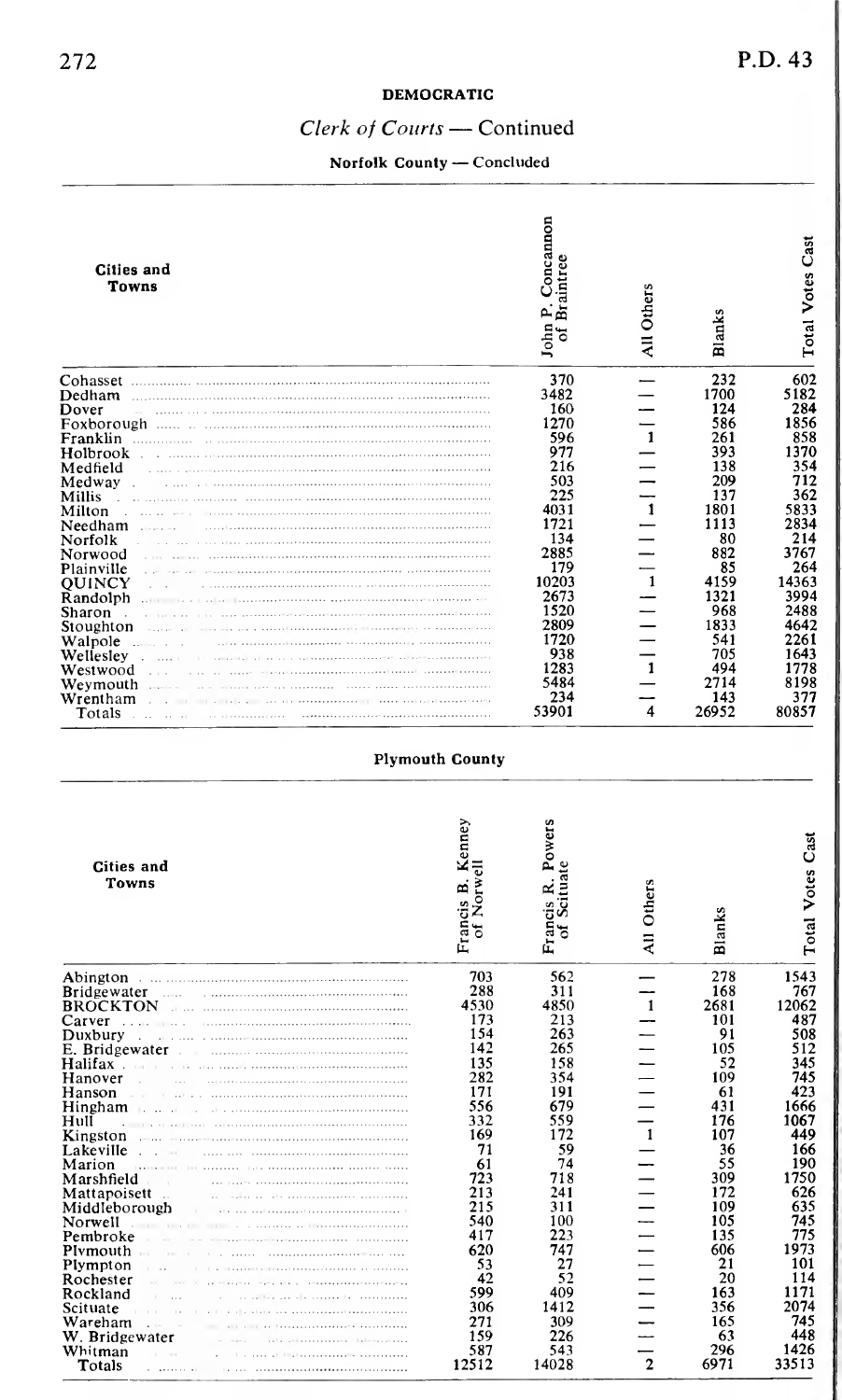# Clerk of Courts - Continued

Clerk of the Superior Court for Suffolk County (Civil)

| Total Votes Cast                              | 9695<br>804788<br>20473       |
|-----------------------------------------------|-------------------------------|
| Blanks                                        | 123883                        |
| ersdrO IIA                                    | ∞ ∣∣<br>$\vert \cdot \rangle$ |
| of Boston<br>Charles J. Woods Jr.             | <u>ភ្នុង</u> ក្នុងឆ្ន         |
| of Boston<br>Manes A. W<br>1sə <sub>M</sub> v | ខ្លីដូនខ្លួ                   |
| aordini Johnes<br>qondiniW to<br>19189AJAS    | 84258                         |
| of Boston<br>nomal Shamon                     | ខ្លួនងង់ខ្លួ                  |
| ot Boston<br>John J. McDonough                | gagag<br>gagag                |
| ot Boston<br>Arthur Patrick Lewis             | ខ្លីដូដ្ឋិនខ្លី               |
| of Boston<br>Iohn J. Kerrigan                 | ត្ត<br>ក្នុងក្នុង<br>ត្ត      |
| of Boston<br>Michael Joseph Donovan           | 387425<br>287425              |
| ot Boston<br>Daniel J. Carey                  | ដ្ឋិគម្ពងជិ                   |
| of Boston<br>Thomas P. Belmonte               | 24289                         |
| ities and<br>Towns                            | :<br>ţ<br>į                   |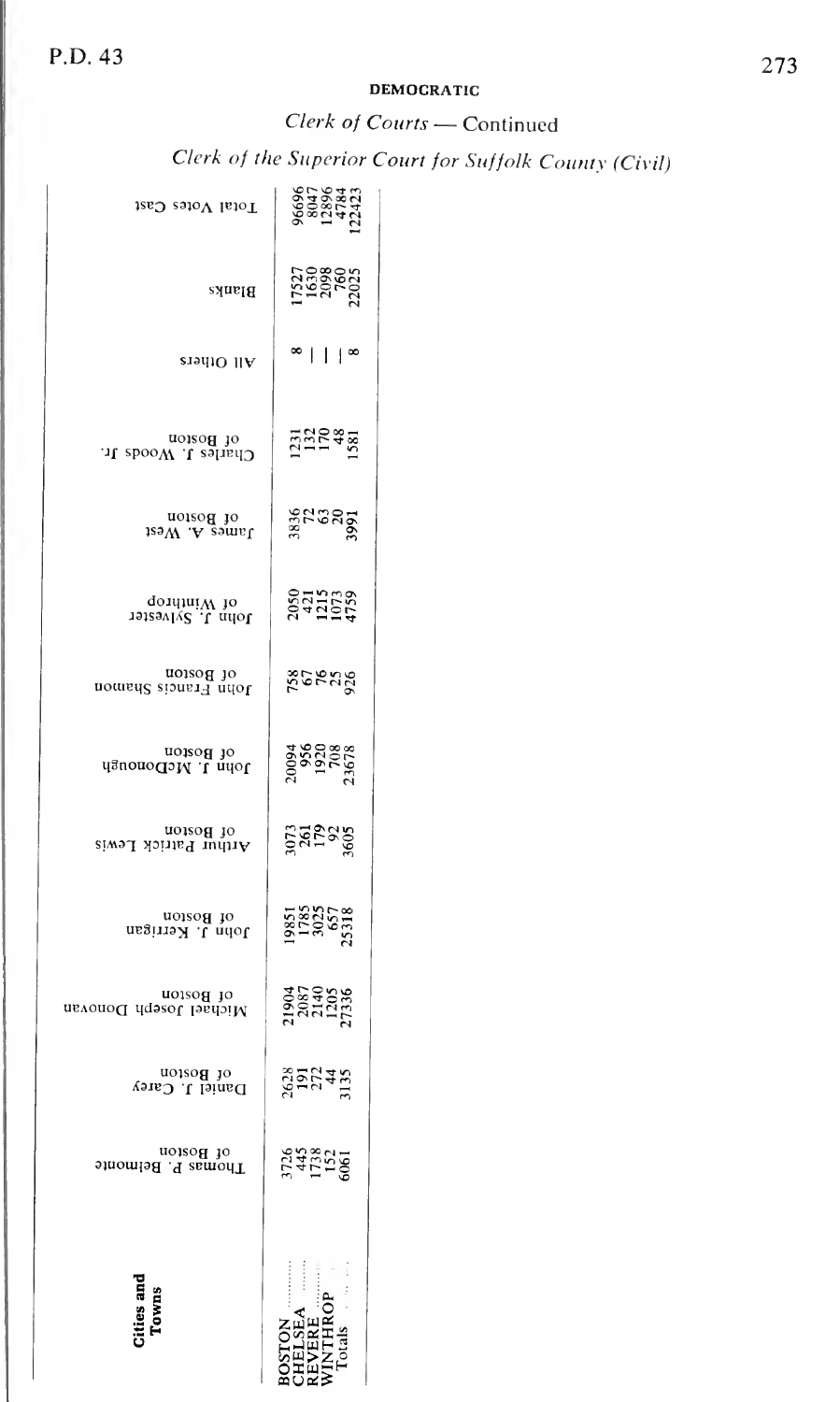# Clerk of Courts — Continued Clerk of the Supreme Judicial Court

| Cities and<br>Towns                                                    |                                        | ā<br>$\overline{a}$                    | ā<br>otes<br><b>Fotal</b>                |
|------------------------------------------------------------------------|----------------------------------------|----------------------------------------|------------------------------------------|
| <b>BOSTON</b><br>CHELSEA<br><b>REVERE</b><br><b>WINTHROP</b><br>Totals | 42994<br>4273<br>7594<br>2446<br>57307 | 53700<br>3773<br>5300<br>2338<br>65111 | 96696<br>8047<br>12896<br>4784<br>122423 |

# Clerk of the Superior Court for Suffolk County (Criminal)

| Cities and<br>Towns                                                    | œ                                      | innegan                                | ā<br>ξ | Blan                                   | ä<br>Votes<br>Total                      |
|------------------------------------------------------------------------|----------------------------------------|----------------------------------------|--------|----------------------------------------|------------------------------------------|
| <b>BOSTON</b><br><b>CHELSEA</b><br><b>REVERE</b><br>WINTHROP<br>Totals | 34357<br>3602<br>4482<br>2156<br>44597 | 34745<br>2472<br>3931<br>1488<br>42636 |        | 27594<br>1973<br>4483<br>1140<br>35190 | 96696<br>8047<br>12896<br>4784<br>122423 |

#### **Worcester County**

| Cities and<br>Towns                                                                                                                                                                                                                                                                                                                                                                                                                                                                                                                                  | a<br>ster<br>Thomas<br>ቴ | Philbin<br>nton<br>Philip | orcester<br>Pigaga | Others<br>Ę | Blanks | Cast<br>Votes<br>Total |
|------------------------------------------------------------------------------------------------------------------------------------------------------------------------------------------------------------------------------------------------------------------------------------------------------------------------------------------------------------------------------------------------------------------------------------------------------------------------------------------------------------------------------------------------------|--------------------------|---------------------------|--------------------|-------------|--------|------------------------|
|                                                                                                                                                                                                                                                                                                                                                                                                                                                                                                                                                      | 57                       | 229                       | 32                 |             | 36     | 354                    |
| Athol                                                                                                                                                                                                                                                                                                                                                                                                                                                                                                                                                | 73                       | 209                       | 228                |             | 53     | 563                    |
| Auburn                                                                                                                                                                                                                                                                                                                                                                                                                                                                                                                                               | 500                      | 420                       | 699                |             | 100    | 719                    |
| Barre                                                                                                                                                                                                                                                                                                                                                                                                                                                                                                                                                | 183                      | 379                       | 149                |             | 12     | 823                    |
| Berlin                                                                                                                                                                                                                                                                                                                                                                                                                                                                                                                                               | 29                       | 16.                       | 13                 |             | 30     | 233                    |
| <b>Blackstone</b>                                                                                                                                                                                                                                                                                                                                                                                                                                                                                                                                    | 159                      |                           | 294                |             | 71     | 136                    |
| Bolton                                                                                                                                                                                                                                                                                                                                                                                                                                                                                                                                               | 22                       |                           | 16                 |             | 44     | 159                    |
| Boylston                                                                                                                                                                                                                                                                                                                                                                                                                                                                                                                                             | 104                      | 164                       | 96                 |             | 18     | 382                    |
| <b>Brookfield</b><br>$\mathcal{L}$ . The contract of the contract of the contract of the contract of the contract of the contract of the contract of the contract of the contract of the contract of the contract of the contract of the contract of th                                                                                                                                                                                                                                                                                              | 30                       | 60                        | 48                 |             | 21     | 159                    |
| Charlton<br>$\label{eq:1} \begin{minipage}{0.9\linewidth} \begin{minipage}{0.9\linewidth} \begin{minipage}{0.9\linewidth} \end{minipage} \begin{minipage}{0.9\linewidth} \begin{minipage}{0.9\linewidth} \end{minipage} \begin{minipage}{0.9\linewidth} \end{minipage} \begin{minipage}{0.9\linewidth} \begin{minipage}{0.9\linewidth} \end{minipage} \begin{minipage}{0.9\linewidth} \end{minipage} \begin{minipage}{0.9\linewidth} \end{minipage} \begin{minipage}{0.9\linewidth} \end{minipage} \begin{minipage}{0.9\linewidth} \end{minipage} \$ | 63                       | 97                        | 235                |             | 12     | 40.                    |
| Clinton<br>as a film on the common announcements                                                                                                                                                                                                                                                                                                                                                                                                                                                                                                     | 121                      | 2197                      | 189                |             | 56     | 2563                   |
| Douglas<br>with a commission of the commission of the commission of the commission of the commission of the commission of                                                                                                                                                                                                                                                                                                                                                                                                                            | 57                       | 85                        | 63                 |             | 30     | 235                    |
| Dudley                                                                                                                                                                                                                                                                                                                                                                                                                                                                                                                                               | 297                      | 668                       | 539                |             | 174    | 1678                   |
| East Brookfield<br>.<br>and there                                                                                                                                                                                                                                                                                                                                                                                                                                                                                                                    | 62                       | 93                        | 84                 |             | 29     | 268                    |
| <b>FITCHBURG</b><br>and and an article of contract and article of the contract of the contract of the contract of the contract of                                                                                                                                                                                                                                                                                                                                                                                                                    | 275                      | 1526                      |                    |             | 197    | 2310                   |
| <b>GARDNER</b>                                                                                                                                                                                                                                                                                                                                                                                                                                                                                                                                       | 439                      |                           | 334                |             | 390    | :035                   |
| Grafton                                                                                                                                                                                                                                                                                                                                                                                                                                                                                                                                              | 125                      | 309                       | 279                |             | 39     | 752                    |
| Hardwick                                                                                                                                                                                                                                                                                                                                                                                                                                                                                                                                             | 74                       | 323                       | 94                 |             | 68     | 559                    |
| Harvard                                                                                                                                                                                                                                                                                                                                                                                                                                                                                                                                              | 47                       | 102                       | 22                 |             | 80     | 25.                    |
| Holden                                                                                                                                                                                                                                                                                                                                                                                                                                                                                                                                               | 179                      | 201                       | 138                |             | 67     | 585                    |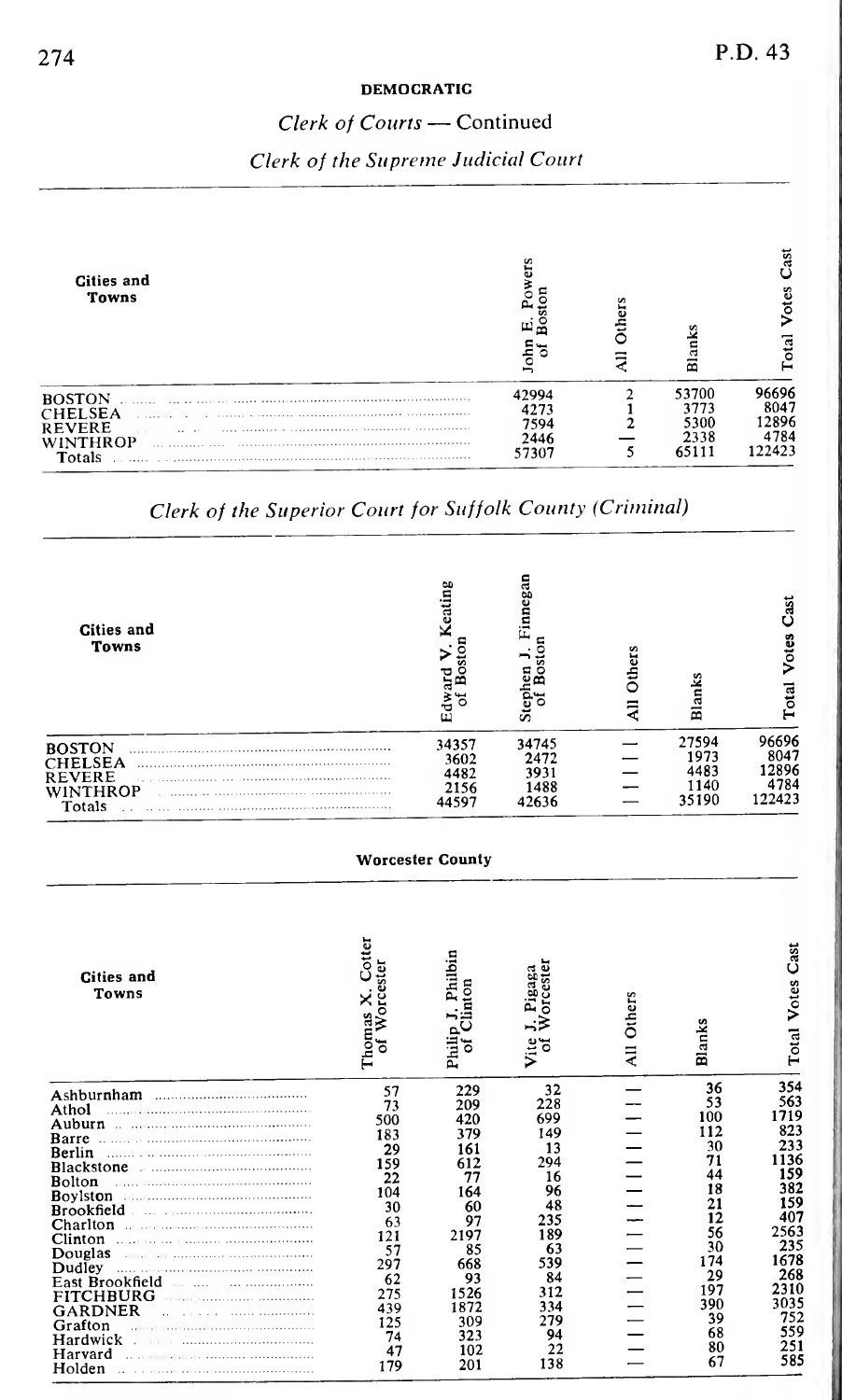# Clerk of Courts — Continued

## Worcester County — Concluded

| Cities and<br>Towns                                                        | Cotter<br>Worcester<br>Thomas X.<br>ă | Philip J. Philbin<br>Clinton<br>đ | orcester<br>Pigaga<br>⋧<br>Vite<br>៵ | Others<br>₹         | Blanks  | Cast<br><b>Total Votes</b> |
|----------------------------------------------------------------------------|---------------------------------------|-----------------------------------|--------------------------------------|---------------------|---------|----------------------------|
| Hopedale                                                                   | 128                                   | 491                               | 354                                  |                     | 207     | 1180                       |
|                                                                            | 35                                    | 85                                | 19                                   |                     | 11      | 150                        |
| Lancaster                                                                  | 17                                    | 180                               | 19                                   |                     | 8       | 224                        |
| Leicester                                                                  | 254                                   | 352                               | 800                                  |                     | 60      | 1466                       |
| <b>LEOMINSTER</b>                                                          | 152                                   | 1064                              | 257                                  | $\mathbf{1}$        | 246     | 1720                       |
| $L$ unenburg                                                               | 39                                    | 173                               | 33                                   |                     | 41      | 286                        |
| Mendon                                                                     | 34                                    | 115                               | 95                                   |                     | 52      | 296                        |
|                                                                            | 346                                   | 1401                              | 1760                                 |                     | 449     | 3956                       |
|                                                                            | 242                                   | 348                               | 740                                  |                     | 50      | 1380                       |
| Millville                                                                  | 67                                    | 274                               | 95                                   |                     | 55      | 491                        |
|                                                                            | 14                                    | 51                                | 14                                   |                     | 21      | 100                        |
| North Brookfield                                                           | 184                                   | 247                               | 139                                  |                     | 65      | 635                        |
|                                                                            | 268                                   | 425                               | 206                                  |                     | 143     | 1042                       |
| Northbridge $\ldots$ . The continuum of $\ldots$                           | 45                                    | 190                               | 239                                  | $\mathbf{1}$        | 22      | 497                        |
|                                                                            | 22                                    | 42                                | 10                                   |                     | 7       | 81                         |
| Oxford<br>The Territory of Commission and Charles and                      | 130                                   | 215                               | 330                                  |                     | 35      | 710                        |
| Paxton<br>also di partire al provenir en assemblemento                     | 108                                   | 109                               | 103                                  |                     | 20      | 340                        |
| Petersham                                                                  | 28                                    | 39                                | 32                                   |                     | 17      | 116                        |
| Phillipston<br>Thomas is not an announced the                              | 2                                     | 29                                | 13                                   |                     | 1       | 45<br>77                   |
|                                                                            | 16                                    | 35                                | 12                                   |                     | 14      | 43                         |
|                                                                            | 11                                    | 19                                | 9                                    |                     | 4<br>11 | 321                        |
|                                                                            | 135<br>727                            | 107<br>1232                       | 68<br>1311                           | $\mathbf{1}$        | 231     | 3502                       |
|                                                                            | 78                                    | 131                               | 37                                   |                     | 53      | 299                        |
|                                                                            | 132                                   | 547                               | 429                                  |                     | 106     | 1214                       |
|                                                                            | 251                                   | 529                               | 706                                  | $\mathbf{1}$        | 105     | 1592                       |
|                                                                            | 63                                    | 173                               | 47                                   |                     | 7       | 290                        |
| Sturbridge<br>Terrait considerational distances and                        | 54                                    | 137                               | 98                                   |                     | 37      | 326                        |
|                                                                            | 43                                    | 96                                | 215                                  |                     | 16      | 370                        |
|                                                                            | 131                                   | 502                               | 100                                  |                     | 71      | 804                        |
|                                                                            | 55                                    | 161                               | 61                                   |                     | 29      | 306                        |
|                                                                            | 274                                   | 1009                              | 506                                  |                     | 169     | 1958                       |
|                                                                            | 87                                    | 288                               | 202                                  |                     | 54      | 631                        |
| Webster<br>The company was a strategy of the property of the               | 397                                   | 1024                              | 1495                                 |                     | 245     | 3161                       |
| West Boviston<br><b>CONTRACTOR</b> CONTRACTOR PROPERTY AND                 | 147                                   | 275                               | 190                                  |                     | 50      | 662                        |
| West Brookfield<br>the contract of a construction                          | 49                                    | 118                               | 49                                   |                     | 27      | 243                        |
|                                                                            | 121                                   | 267                               | 127                                  |                     | 49      | 564                        |
| Westminster<br>the party of the particular contract and the party party of | 78                                    | 258                               | 57                                   |                     | 69      | 462                        |
| Winchendon<br>and the company approaches<br>à.                             | 54                                    | 184                               | 36                                   |                     | 22      | 296                        |
|                                                                            | 8003                                  | 6818                              | 10162                                |                     | 2013    | 26996                      |
| Totals                                                                     | 15917                                 | 29524                             | 25039                                | $\overline{\bf{4}}$ | 6519    | 77003                      |
|                                                                            |                                       |                                   |                                      |                     |         |                            |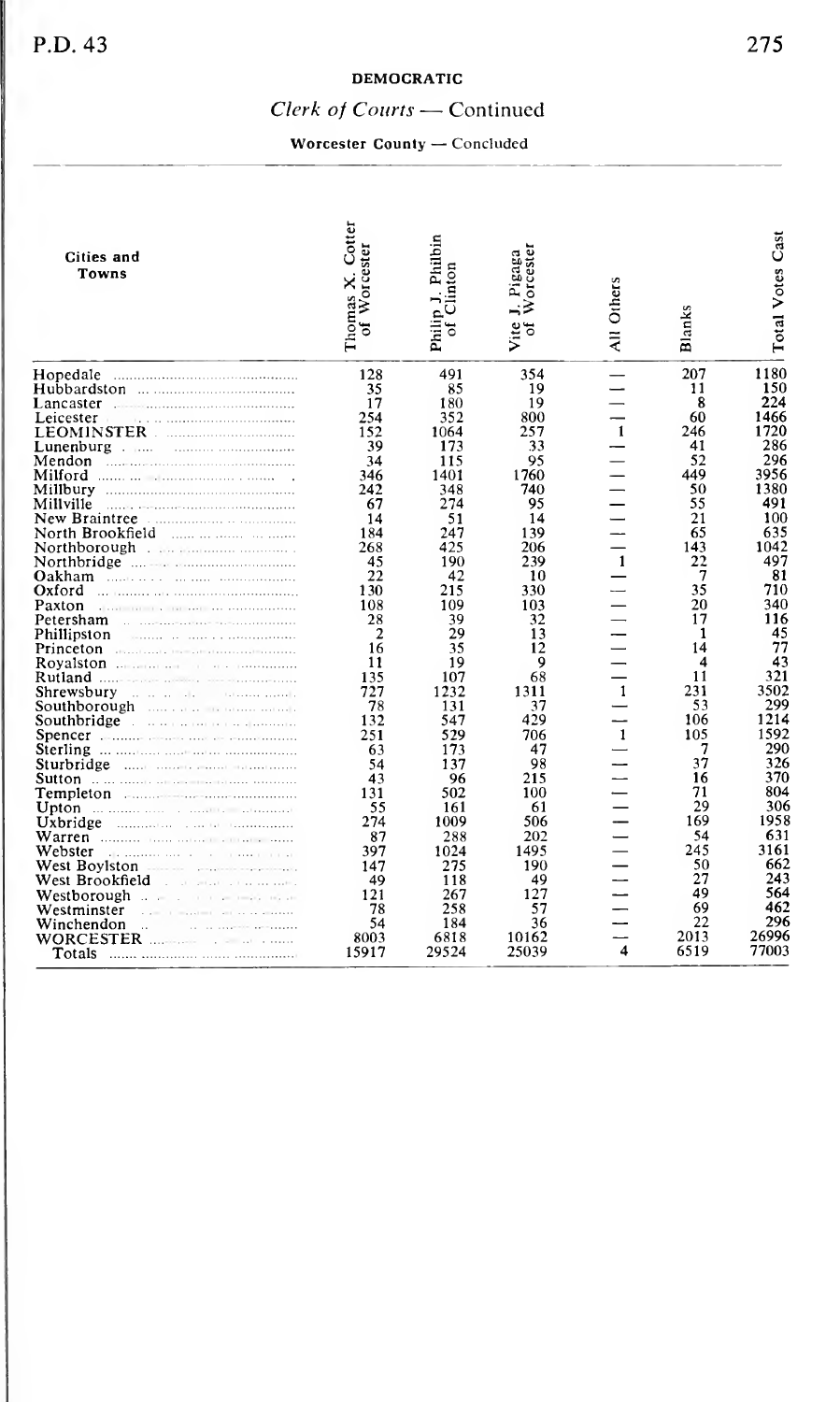# Register of Deeds

| Barnstable<br>District                                                                                                                                                                                                                                                                                                                                                                                | No Nomination                                                                | All Others                                                   | Blanks                                                                                                  | $\begin{array}{c c}\n\hline\n\text{1} & \text{Total Votes Cast} \\ \hline\n\text{1} & \text{Total Votes Cast}\n\end{array}$ |
|-------------------------------------------------------------------------------------------------------------------------------------------------------------------------------------------------------------------------------------------------------------------------------------------------------------------------------------------------------------------------------------------------------|------------------------------------------------------------------------------|--------------------------------------------------------------|---------------------------------------------------------------------------------------------------------|-----------------------------------------------------------------------------------------------------------------------------|
| Barnstable<br>Bourne<br>Brewster<br>Chatham<br>Dennis<br>the control of the control of the control of the control of the control of<br>Eastham<br>the contract of the contract of the contract of<br>Falmouth<br>Harwich<br>Masphee<br>Orleans<br>Provincetown<br>Sandwich<br>Truro<br>Wellfleet<br>Yarmouth<br>Totals                                                                                | -------------                                                                | 9<br>$\frac{-3}{2}$ $\frac{-2}{3}$ $\frac{-1}{4}$<br>$^{23}$ | 2259<br>348<br>354<br>673<br>219<br>1218<br>463<br>284<br>338<br>271<br>492<br>87<br>208<br>998<br>8803 | 348<br>354<br>676<br>219<br>1220<br>463<br>284<br>338<br>274<br>494<br>$\frac{87}{212}$<br>998<br>8826                      |
| Berkshire<br>Northern<br>District                                                                                                                                                                                                                                                                                                                                                                     | Edward W. Buckley Jr.<br>North Adams<br>đ                                    | All Others                                                   | Blanks                                                                                                  | $\frac{12}{100}$ Total Votes Cast                                                                                           |
| Adams<br>Cheshire<br>and the con-<br>Clarksburg<br><b>Same as</b><br>Florida<br>the access that the<br>Hancock<br><b>CONTRACTOR</b><br>Lanesborough<br>New Ashford<br><b>NORTH ADAMS</b><br>Savoy<br>Williamstown<br>and and an and an arrangement of the state of the state of the state of the state of the<br>Windsor<br>the company's company's company's company's company's company's<br>Totals | 1114<br>178<br>82<br>31<br>22<br>179<br>9<br>1393<br>20<br>649<br>26<br>3703 |                                                              | 376<br>$\frac{59}{22}$<br>9<br>ő,<br>110<br>$\overline{2}$<br>398<br>š<br>319<br>12<br>1321             | 40<br>31<br>289<br>$\begin{array}{r} 11 \\ 11 \\ 1791 \\ 25 \\ 968 \\ 38 \\ 5024 \end{array}$                               |
| Berkshire<br>Southern<br><b>District</b>                                                                                                                                                                                                                                                                                                                                                              | No Nomination                                                                | All Others                                                   | Total Votes Cast                                                                                        |                                                                                                                             |
| Alford<br>Egremont<br>Great Barrington<br>Monterey<br>Mount Washington<br>New Marlborough<br>Sandisfield<br>Sheffield<br>West Stockbridge<br>Totals                                                                                                                                                                                                                                                   |                                                                              | $\mathbf{1}$<br>$\mathbf{1}$<br>$\frac{4}{1}$<br>7           | $\frac{35}{41}$<br>257<br>$\frac{69}{3}$<br>20<br>23<br>39<br>84<br>571                                 |                                                                                                                             |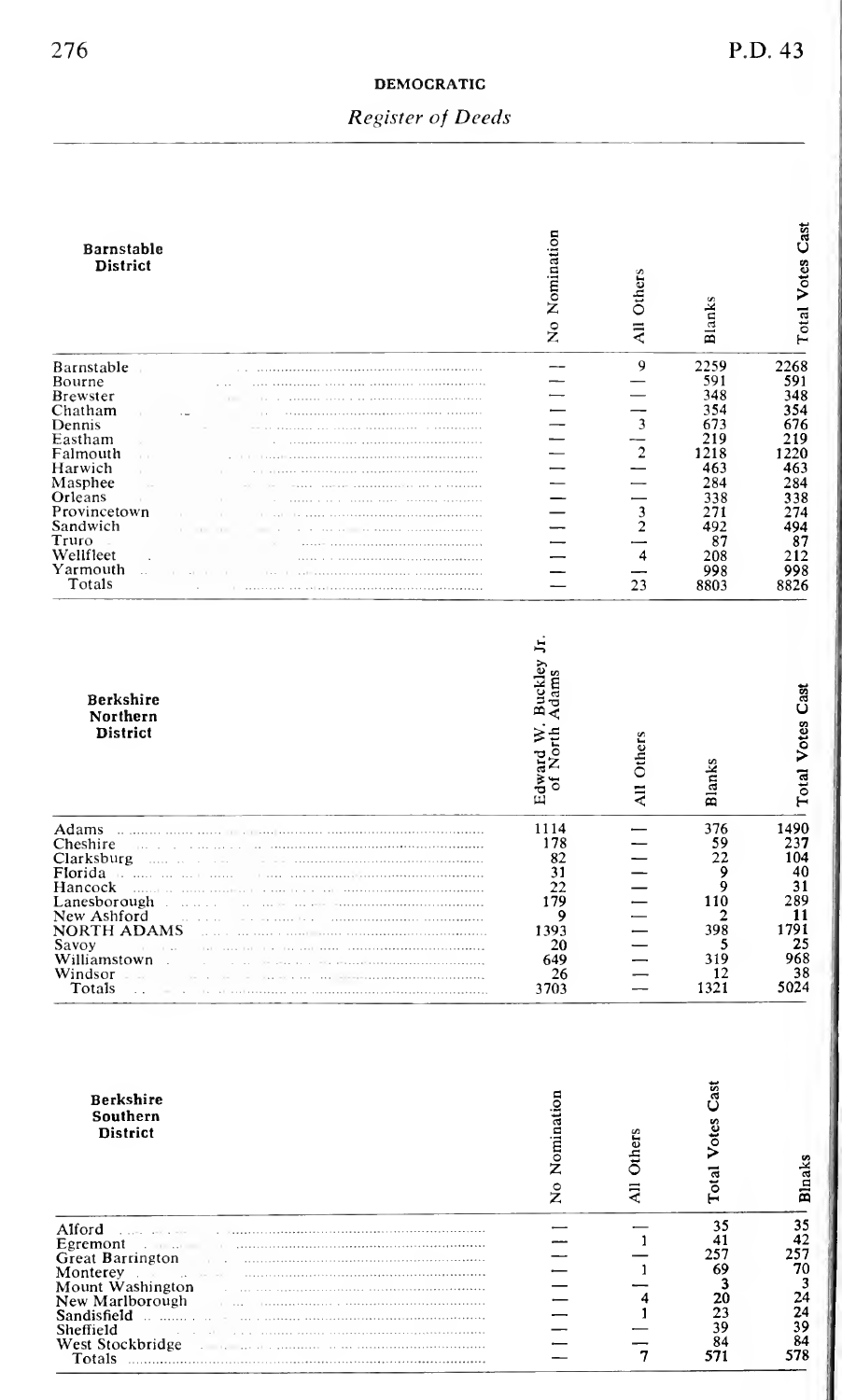| <b>Berkshire</b><br>Middle<br>District                                                                                                                                                                                                                                                                                                                                                                                                                                                                                                                                                                                                                                     | Peter G. Arlos<br>of Pittsfield                                                             | Joseph T. Belgallo Jr.<br>of Pittsfield                                                         | Mary K. O'Brien<br>of Pittsfield                                                                | of Pittsfield<br>Anthony M<br>Sacchetti                                                             | All Others                                      | Blanks                                                                                                                                                                                          | <b>Total Votes Cast</b>                                                                                |
|----------------------------------------------------------------------------------------------------------------------------------------------------------------------------------------------------------------------------------------------------------------------------------------------------------------------------------------------------------------------------------------------------------------------------------------------------------------------------------------------------------------------------------------------------------------------------------------------------------------------------------------------------------------------------|---------------------------------------------------------------------------------------------|-------------------------------------------------------------------------------------------------|-------------------------------------------------------------------------------------------------|-----------------------------------------------------------------------------------------------------|-------------------------------------------------|-------------------------------------------------------------------------------------------------------------------------------------------------------------------------------------------------|--------------------------------------------------------------------------------------------------------|
| Becket<br>Lee<br>Otis<br>Peru<br>it is a manufacturer<br>PITTSFIELD<br>Stockbridge<br>Tyringham<br>$\alpha$ . The property state $\beta$                                                                                                                                                                                                                                                                                                                                                                                                                                                                                                                                   | 10<br>99<br>28<br>113<br>174<br>13<br>9<br>1696<br>$\frac{15}{35}$<br>$\frac{6}{7}$<br>2205 | 3<br>106<br>$\frac{23}{77}$<br>117<br>$\overline{c}$<br>6<br>1893<br>16<br>16<br>1<br>4<br>2264 | $\frac{25}{313}$<br>65<br>184<br>518<br>18<br>13<br>3708<br>77<br>118<br>$\frac{9}{16}$<br>5064 | 15<br>118<br>$\frac{24}{67}$<br>136<br>$\frac{2}{1537}$<br>$\frac{22}{23}$<br>$\frac{1}{7}$<br>1952 | _____________                                   | $\overline{a}$<br>14<br>$\overline{\bf{4}}$<br>$\frac{26}{56}$<br>$\begin{array}{c} 3 \overline{3} \\ 2 \overline{1} \\ 2 \overline{1} \end{array}$<br>1<br>3<br>$\overline{\mathbf{4}}$<br>326 | $\frac{55}{650}$<br>467<br>1001<br>$36$<br>$32$<br>9045<br>131<br>195<br>21<br>21<br>34<br>11811       |
| <b>Bristol</b><br>Northern<br><b>District</b>                                                                                                                                                                                                                                                                                                                                                                                                                                                                                                                                                                                                                              |                                                                                             |                                                                                                 |                                                                                                 | No Nomination                                                                                       | All Others                                      | Blanks                                                                                                                                                                                          | Total Votes Cast                                                                                       |
| ATTLEBORO<br>Easton<br>Mansfield<br>a a co-m-in-hann níom maniaire (co-chromain)<br>North Attleborough<br>Norton<br>Raynham<br>10. The contract of the company of the company of the company of the company of the company of the company of<br>Seekonk<br>the community of the community of the community of the community of the community of the community of the community of the community of the community of the community of the community of the community of the community of t<br><b>TAUNTON</b><br>se a composição de la componenta de construções de construções<br>Totals<br>a de code de la code e los este dos los el composiciones como concertos con con | and the community community and a straightfully                                             |                                                                                                 |                                                                                                 | <br> <br> <br> <br> <br> <br><br> <br><br><br>                                                      | $\frac{1}{s}$<br>$\frac{1}{s}$<br>$\frac{1}{s}$ | 830<br>117<br>367<br>765<br>631<br>522<br>388<br>224<br>85<br>108<br>1753<br>5790                                                                                                               | $-830$<br>$117$<br>$367$<br>$765$<br>$631$<br>$522$<br>$391$<br>$224$<br>$85$<br>$108$<br>1758<br>5798 |
| <b>Bristol</b><br>Southern<br>District                                                                                                                                                                                                                                                                                                                                                                                                                                                                                                                                                                                                                                     |                                                                                             | John Gomes<br>of New Bedford                                                                    | Donald R. Gaudette<br>New Bedford<br>ક                                                          | William H. Mitchell<br>New Bedford<br>ð                                                             | All Others                                      | Blanks                                                                                                                                                                                          | Total Votes Cast                                                                                       |
| Fairhaven<br><u>este del communicación de la compa</u><br>NEW BEDFORD<br>Westport<br>and and in a continuous community and<br>Totals                                                                                                                                                                                                                                                                                                                                                                                                                                                                                                                                       |                                                                                             | 502<br>1816<br>1218<br>10053<br>468<br>14047                                                    | 914<br>716<br>847<br>7302<br>527<br>10306                                                       | 82<br>300<br>239<br>1808<br>$\frac{196}{2625}$                                                      |                                                 | $\frac{16}{222}$<br>120<br>658<br>146<br>1162                                                                                                                                                   | 1514<br>3044<br>2424<br>19821<br>.28140                                                                |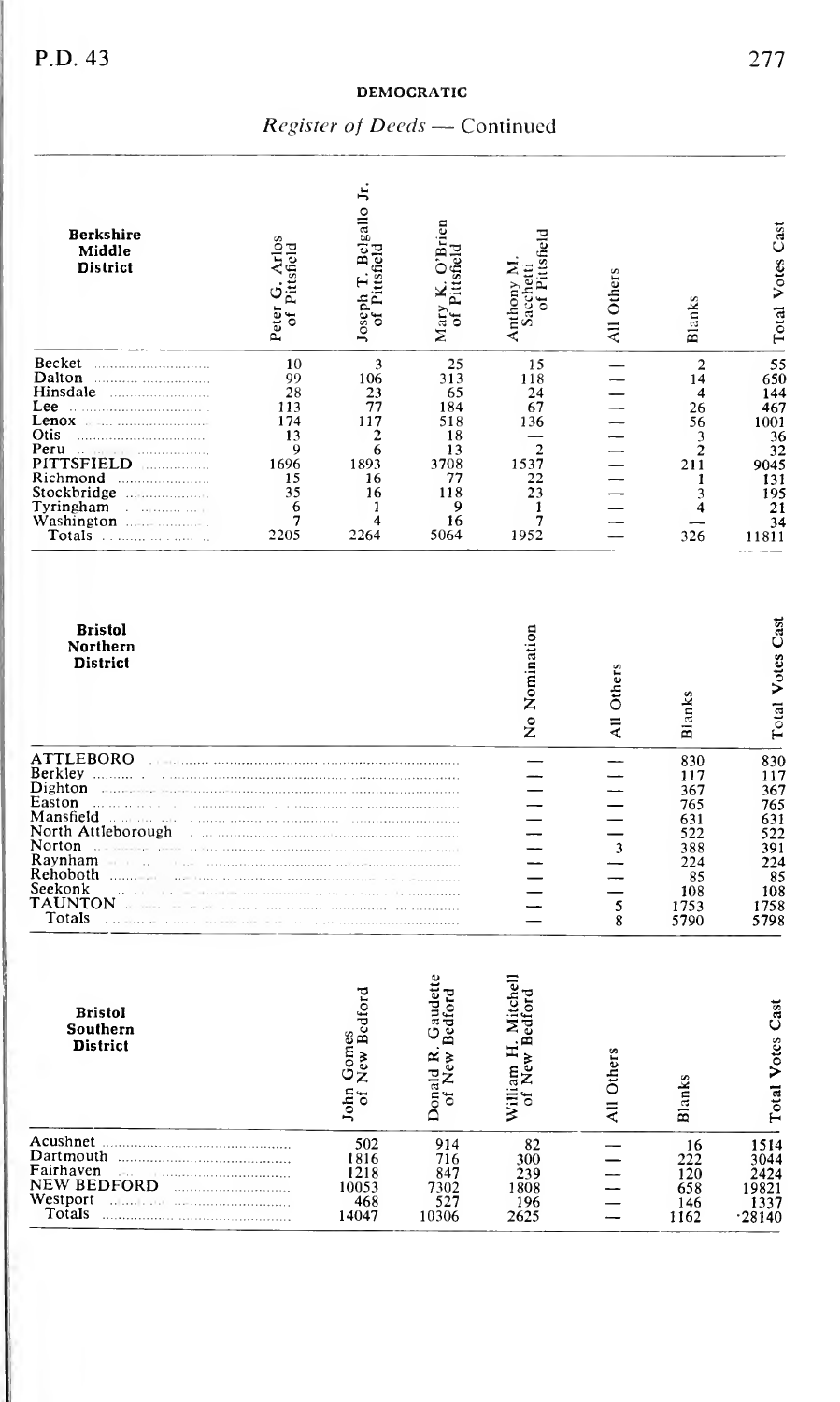| <b>Fall River</b><br><b>District</b><br>(Bristol County)                                                                                                                                                                                                                                       |                                                        | Joseph E. Hanify<br>River<br>Fall<br>ð         | Soares Jr.<br>Fall River<br>Leo 1<br>৳              | All Others                                    | Blanks                                           | Total Votes Cast                       |
|------------------------------------------------------------------------------------------------------------------------------------------------------------------------------------------------------------------------------------------------------------------------------------------------|--------------------------------------------------------|------------------------------------------------|-----------------------------------------------------|-----------------------------------------------|--------------------------------------------------|----------------------------------------|
| Freetown<br>Somerset<br>$\cdots$<br>Swansea<br>Totals                                                                                                                                                                                                                                          |                                                        | 10809<br>207<br>1708<br>561<br>13285           | 7597<br>77<br>1225<br>269<br>9168                   |                                               | 1292<br>22<br>145<br>47<br>1506                  | 19698<br>306<br>3078<br>877<br>23959   |
| <b>Dukes County</b><br><b>District</b>                                                                                                                                                                                                                                                         | of West Tisbury<br>Beverly King                        | Martin V. Tomassian                            | Edward W. Vincent Jr.                               | Others<br>Ę                                   | <b>Blanks</b>                                    | 222280 Total Votes Cast<br>2322273     |
| Chilmark<br>Edgartown<br>Gay Head<br>Gosnold<br>Tisbury<br>Totals $\ldots$ . $\ldots$ is a set of the set of the set of the set of the set of the set of the set of the set of the set of the set of the set of the set of the set of the set of the set of the set of the set of the set of t | 6<br>$\frac{1}{2}$<br>11<br>$\overline{7}$<br>19<br>46 | $\frac{5}{3}$<br>$\mathbf{1}$<br>4<br>17<br>30 | $\frac{2}{28}$<br>$\overline{2}$<br>$\overline{32}$ | $\frac{1}{2}$<br>$\mathbf{1}$<br>3<br>9<br>18 | 44<br>186<br>23<br>27<br>216<br>242<br>83<br>821 | 111<br>947                             |
| <b>Essex</b><br>Northern<br><b>District</b>                                                                                                                                                                                                                                                    |                                                        |                                                | Thomas J. Burke<br>Lawrence<br>đ                    | All Others                                    | Blanks                                           | Total Votes Cast                       |
| Andover<br>LAWRENCE<br>Methuen<br>North Andover<br>Totals                                                                                                                                                                                                                                      |                                                        |                                                | 1526<br>10802<br>5288<br>2542<br>20158              | $\mathbf{1}$<br>$\mathbf{1}$                  | 646<br>3085<br>1606<br>909<br>6246               | 2172<br>13888<br>6894<br>3451<br>26405 |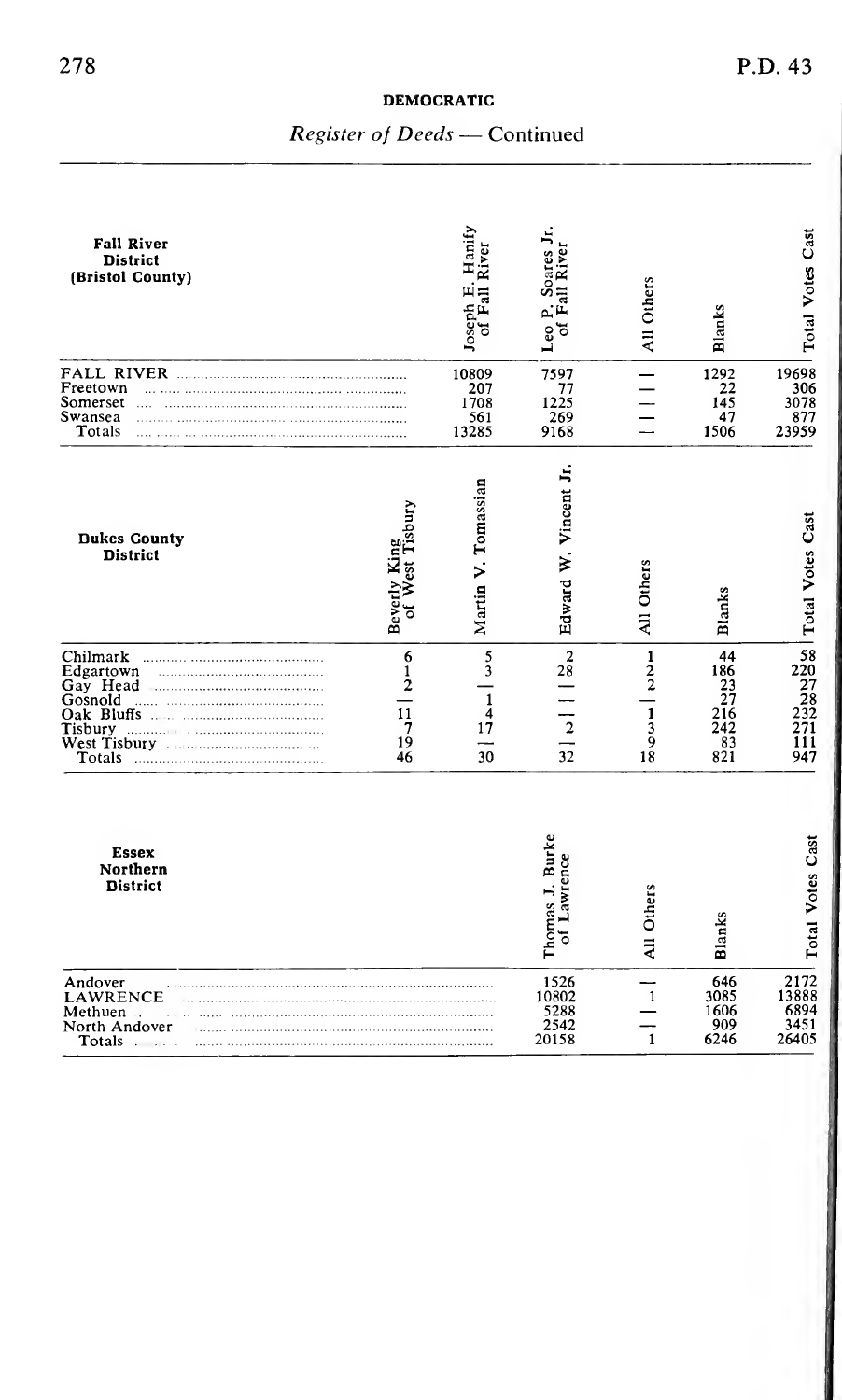| Essex<br>Southern<br>District                                                                                                                                                                                                                                                                                                                                                                                                                                                                                                                                                                                                                                                                                                                                                                                                                                                         | Joseph A. Carroll<br>of Lynn                                                                                                                                                                                           | John L. O'Brien Jr.<br>Lynn<br>ð                                                                                                                                                                                          | All Others                                                                                                                                                                               | Blanks                                                                                                                                                                                                                       | Total Votes Cast                                                                                                                                                                                                                           |
|---------------------------------------------------------------------------------------------------------------------------------------------------------------------------------------------------------------------------------------------------------------------------------------------------------------------------------------------------------------------------------------------------------------------------------------------------------------------------------------------------------------------------------------------------------------------------------------------------------------------------------------------------------------------------------------------------------------------------------------------------------------------------------------------------------------------------------------------------------------------------------------|------------------------------------------------------------------------------------------------------------------------------------------------------------------------------------------------------------------------|---------------------------------------------------------------------------------------------------------------------------------------------------------------------------------------------------------------------------|------------------------------------------------------------------------------------------------------------------------------------------------------------------------------------------|------------------------------------------------------------------------------------------------------------------------------------------------------------------------------------------------------------------------------|--------------------------------------------------------------------------------------------------------------------------------------------------------------------------------------------------------------------------------------------|
| BEVERLY<br>Boxford<br>Danvers<br>Lissa<br>Georgetown<br>GLOUCESTER<br>Groveland<br>Hamilton<br>Hamilton<br>HAVERHILL<br>Ipswich<br>LyNN<br>LyNN<br>LyNN<br>Marchehead<br>Marchehead<br>a se suasa ne e una manominimum<br>Marblehead<br>Maronena<br>Maddeton<br>Middeton<br>Nahant<br>Newbury<br>Newbury<br>NEWBURYPORT<br>PEABODY<br>Rockport<br>Rockport<br>Assury<br>SallEM<br>Sallisbury<br>Sallisbury<br>Sallisbury<br>Sallisbury<br>Sallisbury<br>Sallisbury<br>Saugus $\ldots$ .<br>and a complete service and completely<br>contractor of<br>the confirmed the time of them<br>Swampscott<br>$\lambda$ (cm) and<br>Topsfield<br>$\epsilon$<br>Wenham<br>$\sim$<br>West Newbury<br>Totals<br>model as a conservative conservative and a management companion                                                                                                                   | 202<br>1095<br>83<br>838<br>28<br>125<br>385<br>192<br>158<br>1405<br>253<br>4508<br>670<br>116<br>698<br>68<br>132<br>292<br>98<br>333<br>2468<br>123<br>64<br>2266<br>126<br>1638<br>653<br>146<br>84<br>63<br>19310 | 208<br>1064<br>66<br>768<br>25<br>88<br>385<br>101<br>135<br>1748<br>237<br>6846<br>484<br>80<br>411<br>48<br>113<br>266<br>78<br>369<br>2722<br>$\frac{93}{57}$<br>2948<br>98<br>1372<br>544<br>111<br>66<br>44<br>21575 |                                                                                                                                                                                          | 410<br>$\frac{932}{72}$<br>600<br>38<br>87<br>405<br>94<br>148<br>1212<br>189<br>1902<br>422<br>101<br>697<br>52<br>111<br>149<br>72<br>359<br>2149<br>126<br>42<br>2430<br>73<br>810<br>520<br>108<br>$^{70}_{51}$<br>14431 | 820<br>$\frac{3091}{221}$<br>2206<br>91<br>300<br>1175<br>387<br>441<br>4365<br>679<br>13256<br>1576<br>297<br>1806<br>168<br>356<br>707<br>248<br>1061<br>7339<br>342<br>163<br>7644<br>297<br>3820<br>1717<br>365<br>220<br>158<br>55316 |
| Franklin<br><b>District</b>                                                                                                                                                                                                                                                                                                                                                                                                                                                                                                                                                                                                                                                                                                                                                                                                                                                           |                                                                                                                                                                                                                        | No Nomination                                                                                                                                                                                                             | Others<br>Ę                                                                                                                                                                              | Blanks                                                                                                                                                                                                                       |                                                                                                                                                                                                                                            |
| Ashfield<br>Bernardston <b>Expansion Bernardston</b><br>Buckland<br>Conway<br>Deerfield<br>Erving<br>Gill<br>Greenfield<br>$Hawley$<br>$Heath = 1$<br>$Levetet$<br>$Levetet$<br>Expedient<br>Montague<br>New Salem<br>New Salem<br>Orange<br>Dianus<br>Shutesburg<br>Shutesburg<br>Shutesburg<br>Sunderland<br>Wendell<br>$\label{eq:11} \begin{minipage}{0.9\textwidth} \begin{minipage}{0.9\textwidth} \begin{itemize} \color{blue}{\textbf{0.9\textwidth} \begin{itemize} \color{blue}{\textbf{0.9\textwidth} \begin{itemize} \color{blue}{\textbf{0.9\textwidth} \begin{itemize} \color{blue}{\textbf{0.9\textwidth} \begin{itemize} \color{blue}{\textbf{0.9\textwidth} \begin{itemize} \color{blue}{\textbf{0.9\textwidth} \begin{itemize} \color{blue}{\textbf{0.9\textwidth} \begin{itemize} \color{blue}{\textbf{0.9\textwidth} \begin{itemize} \color$<br>Whately<br>Totals |                                                                                                                                                                                                                        |                                                                                                                                                                                                                           | $\overline{\mathbf{c}}$<br>$\frac{1}{2}$ $\frac{1}{2}$ $\frac{1}{2}$ $\frac{1}{2}$ $\frac{1}{2}$ $\frac{1}{2}$ $\frac{1}{2}$ $\frac{1}{2}$ $\frac{1}{2}$ $\frac{1}{2}$<br>$\frac{1}{15}$ | 55<br>39<br>50<br>21<br>29<br>78<br>165<br>61<br>43<br>508<br>11<br>$\frac{8}{52}$<br>13<br>15<br>454<br>43<br>79<br>347<br>14<br>44<br>50<br>126<br>38<br>48<br>2418                                                        | 1188344797476479748<br>2433                                                                                                                                                                                                                |